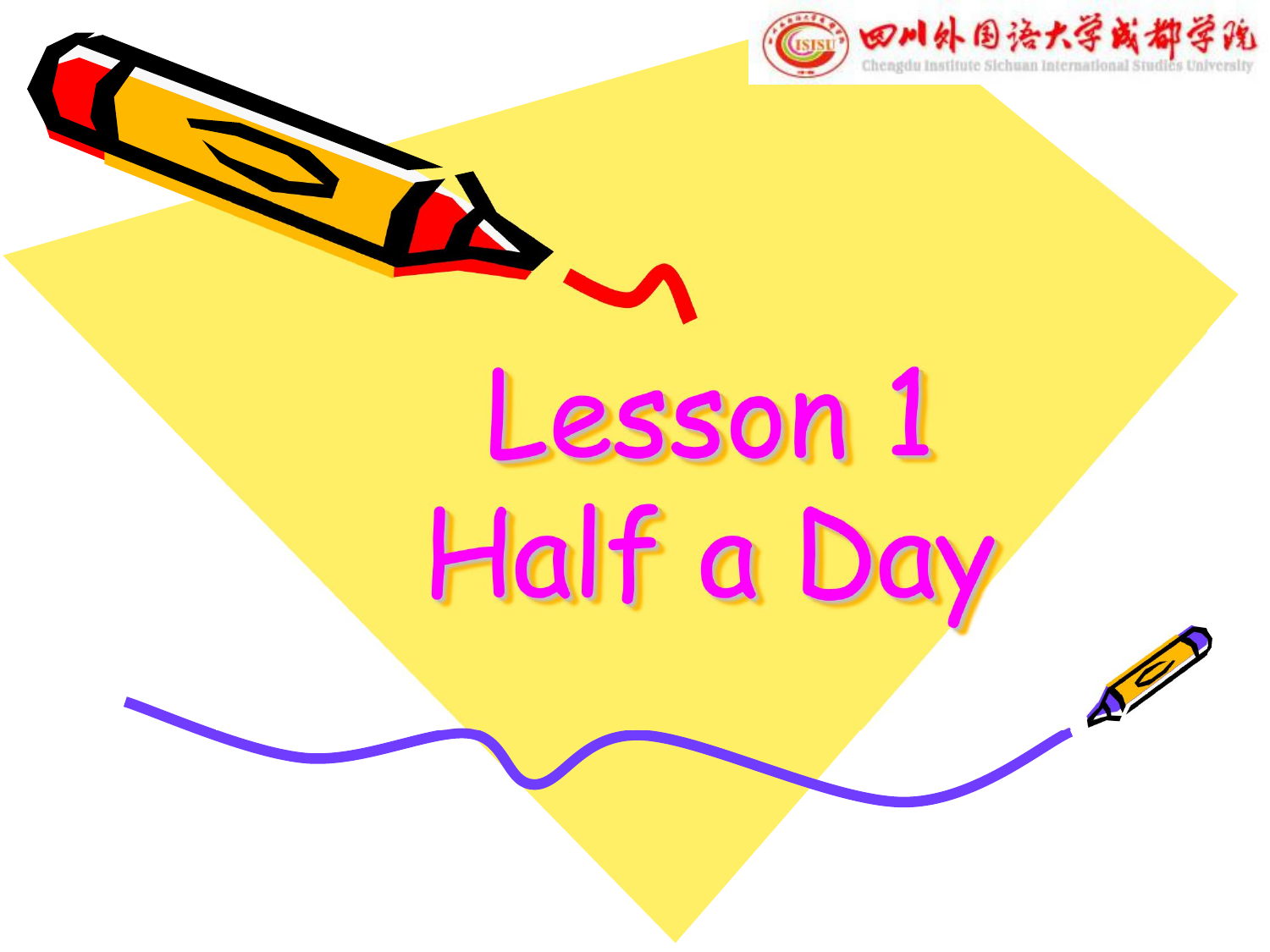

- Invade
- to enter a country or town, using military force in order to take control of it 武装入侵, 侵略
- to enter a place in large numbers, especially n a way that causes damage or confusion 涌入
- to affect sth in an unpleasant way or annoying way 侵扰 干扰

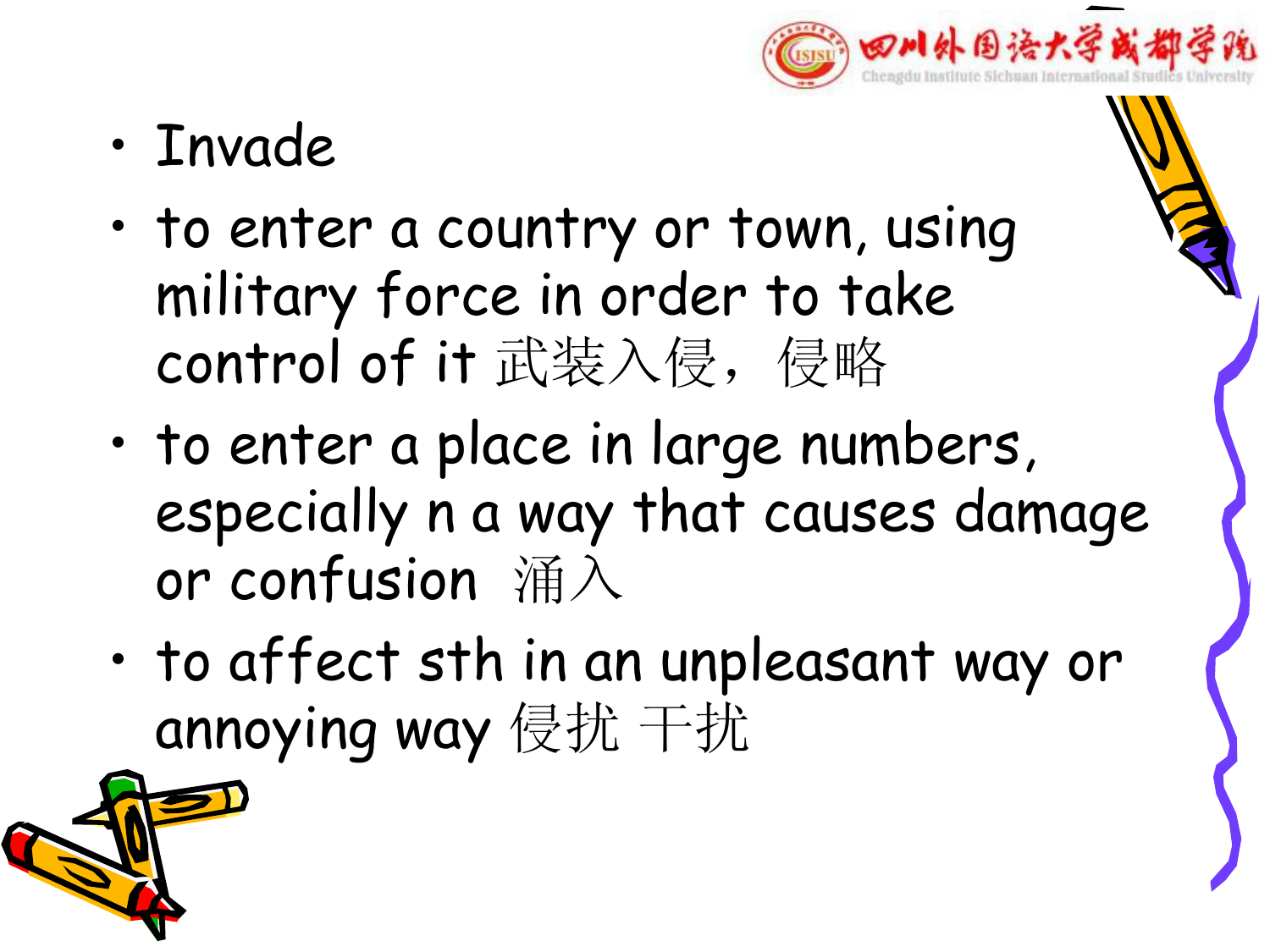

• Guess the meaning of **invade** in the following sentences:

A large number of fans invaded the stage after the concert.

You have no right to invade her privacy.

The enemies invaded the country.

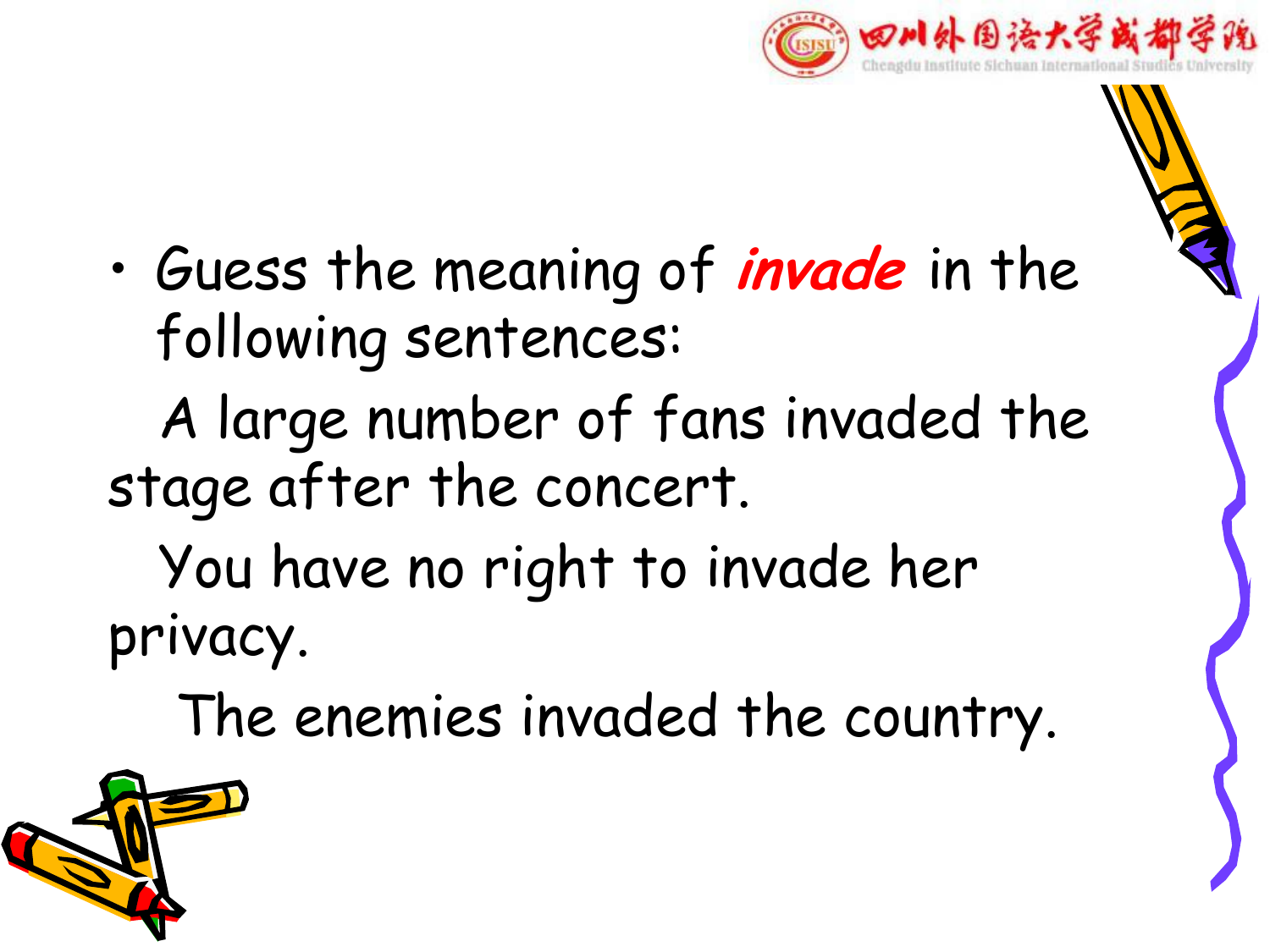Ø observe v.

- To observe people around  $\Rightarrow$  watch, notice  $\mathbb{N}\mathbb{N}$
- To observe laws $\Longrightarrow$  obey
- To observe Christmas $\Rightarrow$  celebrate
- She observed that she had lost all interest.
- Ø observer n.

a person who watches sb/sth

- $\triangleright$  observant adj.
- good at noticing things around you
- careful to obey religious laws and customs e.g. Scientists should have observant eye to discover the slightest details.

e.g. observant party  $\Longleftrightarrow$  defaulting party



make

a remark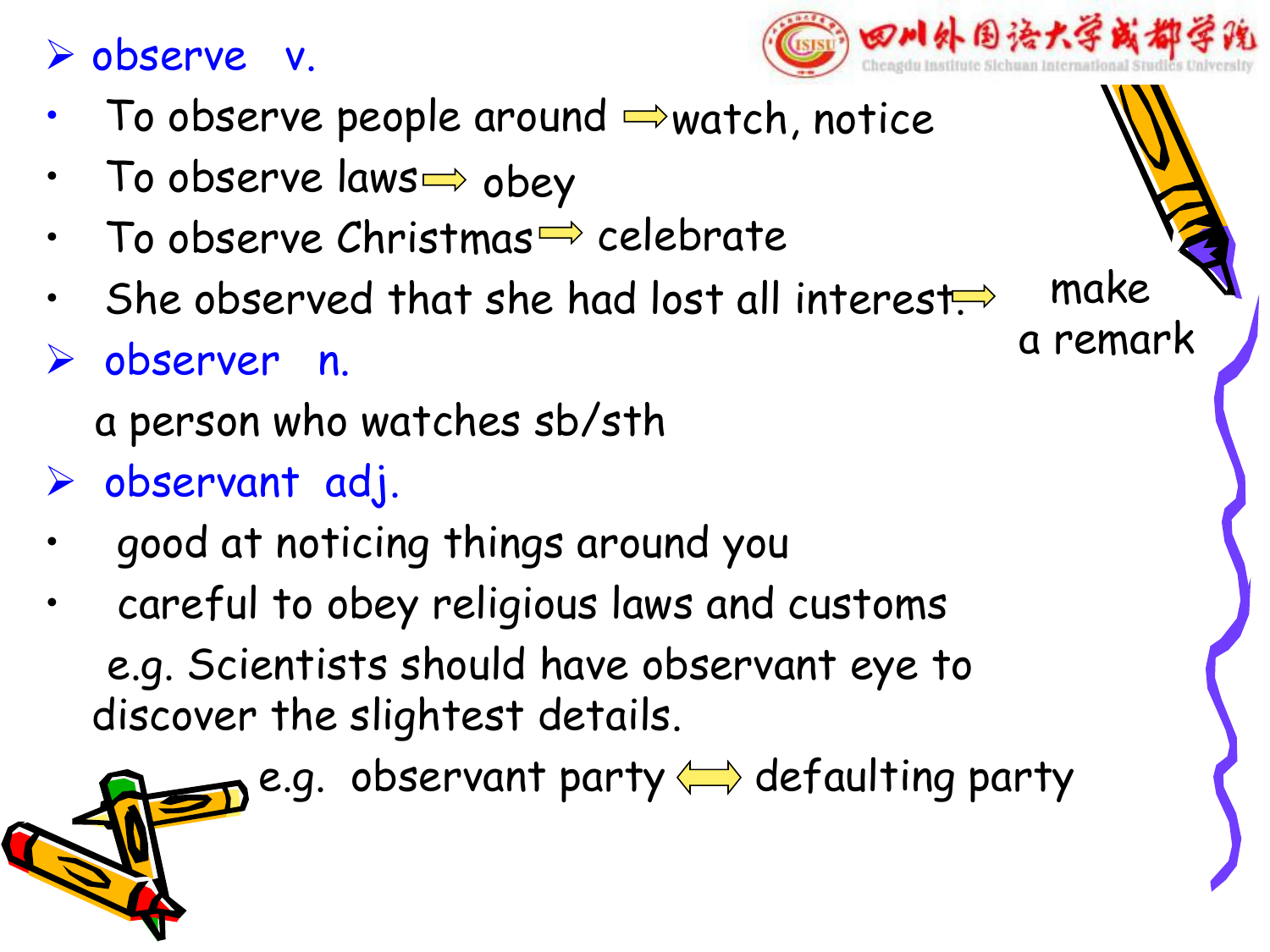

#### Ø **vain** n.

in vain with no result

众里寻她千百度 蓦然回首 那人却在灯火阑珊处

In the crowd once and again I look for her in vain When all at once turn my head I find her there where lantern light is dimly shed

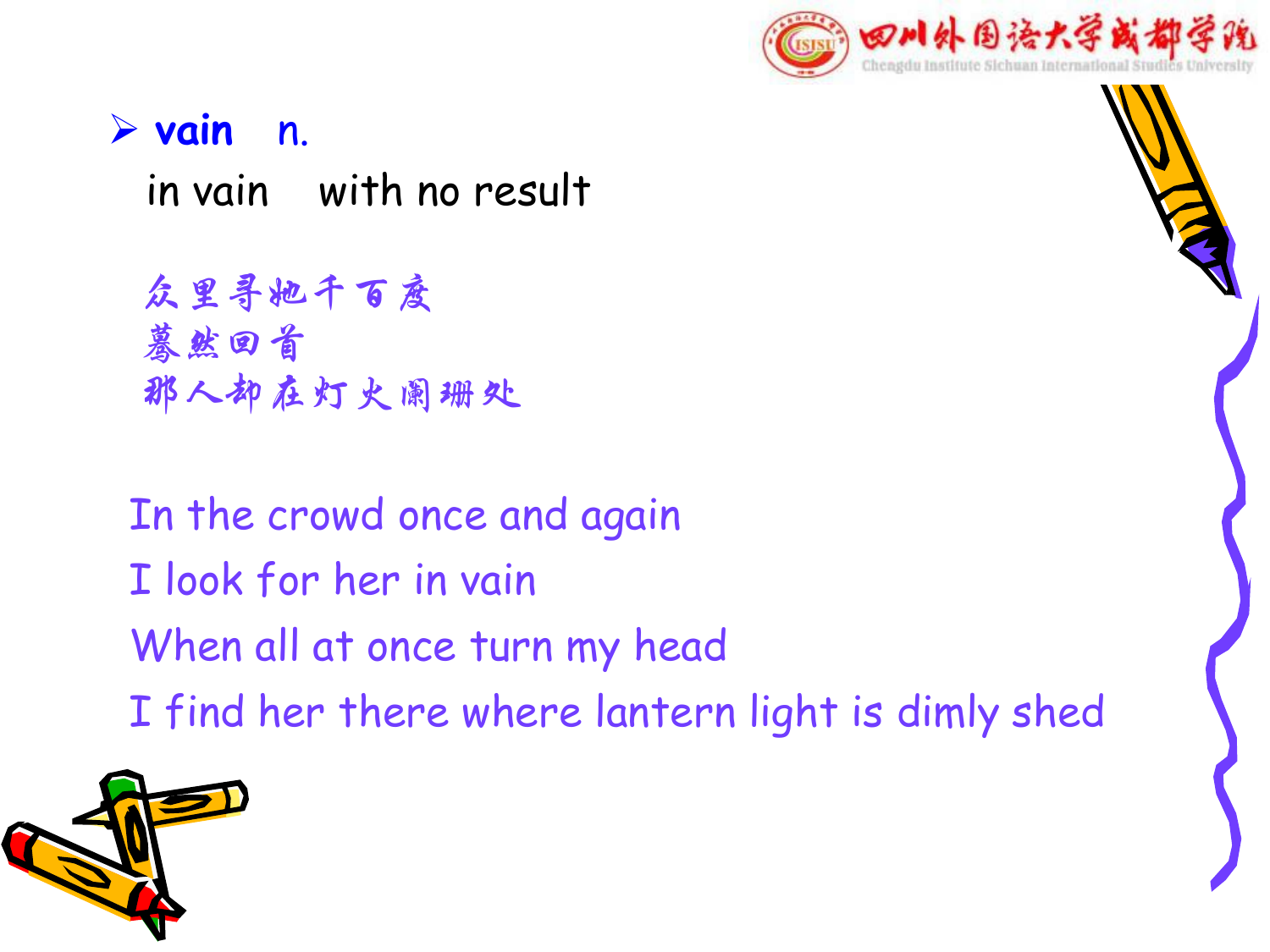

2006)



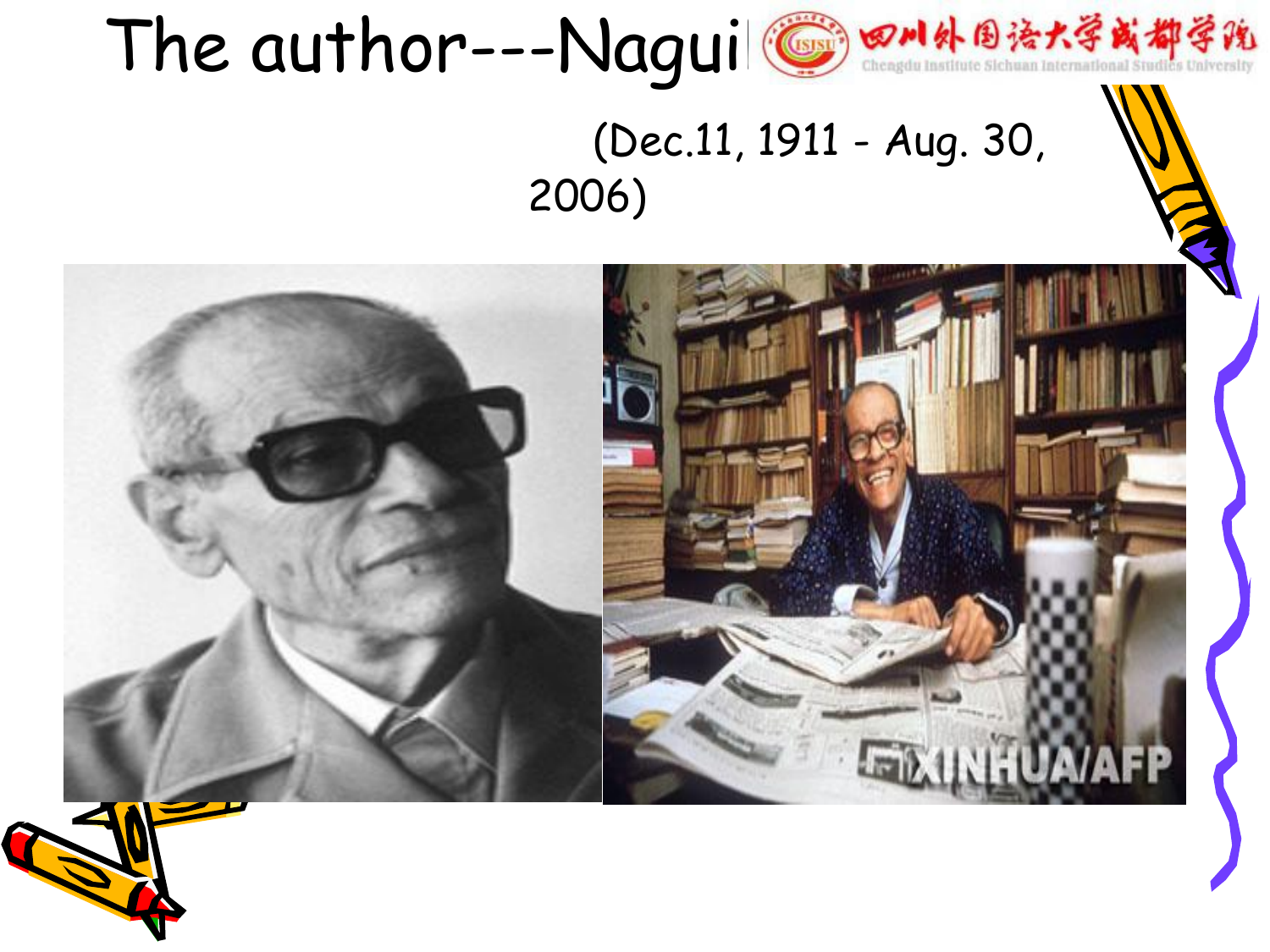

# About Naguib Mahfouz

◆ Born in 1911, educated at Cairo University

- uWrote short stories and historical novels before WWII
- Turned to write novels of social realism after WWII
- $\blacklozenge$  Later works combined realism & symbolism

 $\blacklozenge$  *A prolific writer*: no fewer than 30 novels, more than 100 short stories, and more than 200 articles.

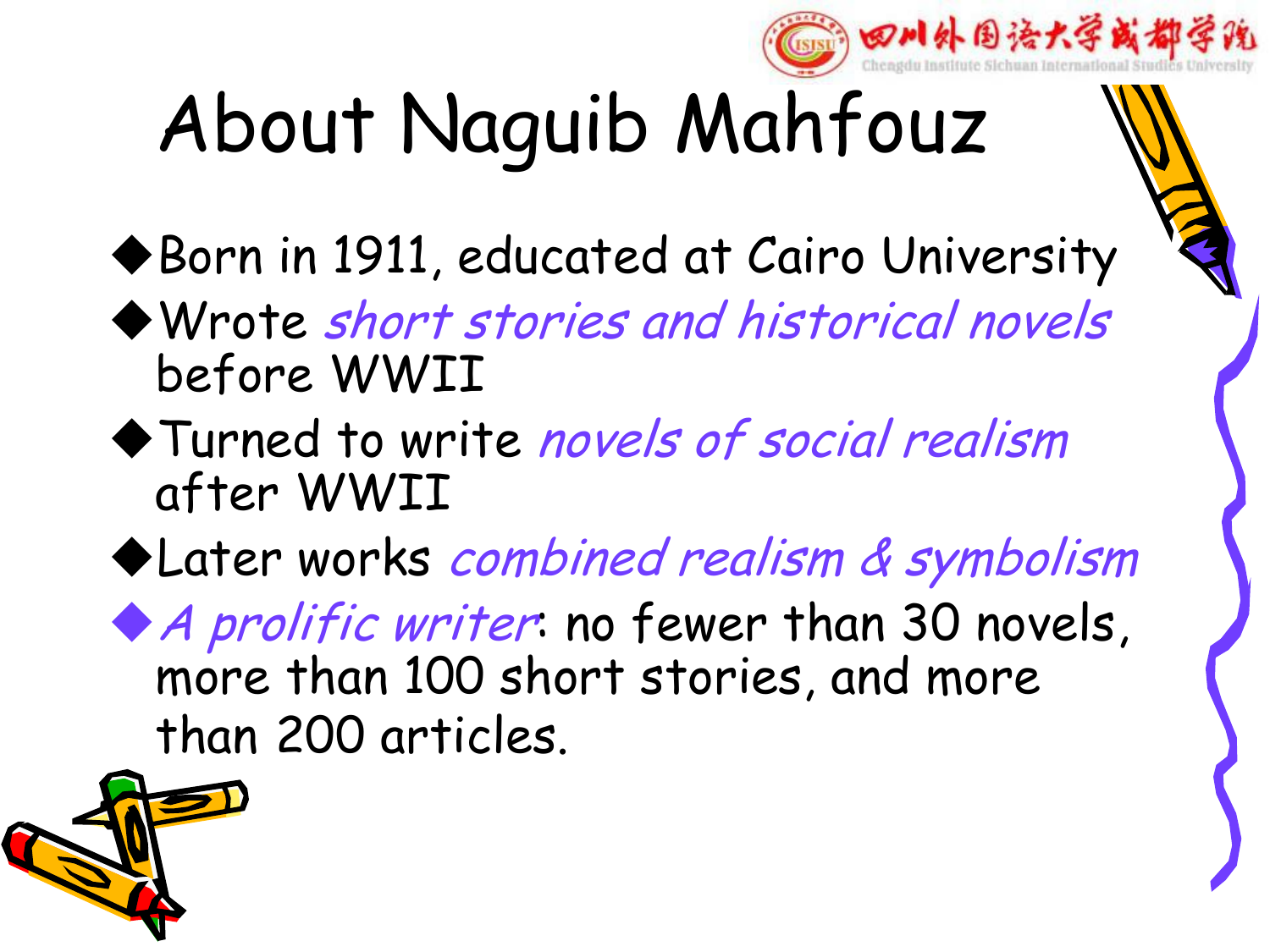# His Works Com 外围语大学或都学院





**The Cairo Trilogy: Palace Walk, Palace of Desire, Sugar Street (first published 1957)**



**The Time and Place and Other Stories (published in1991)**

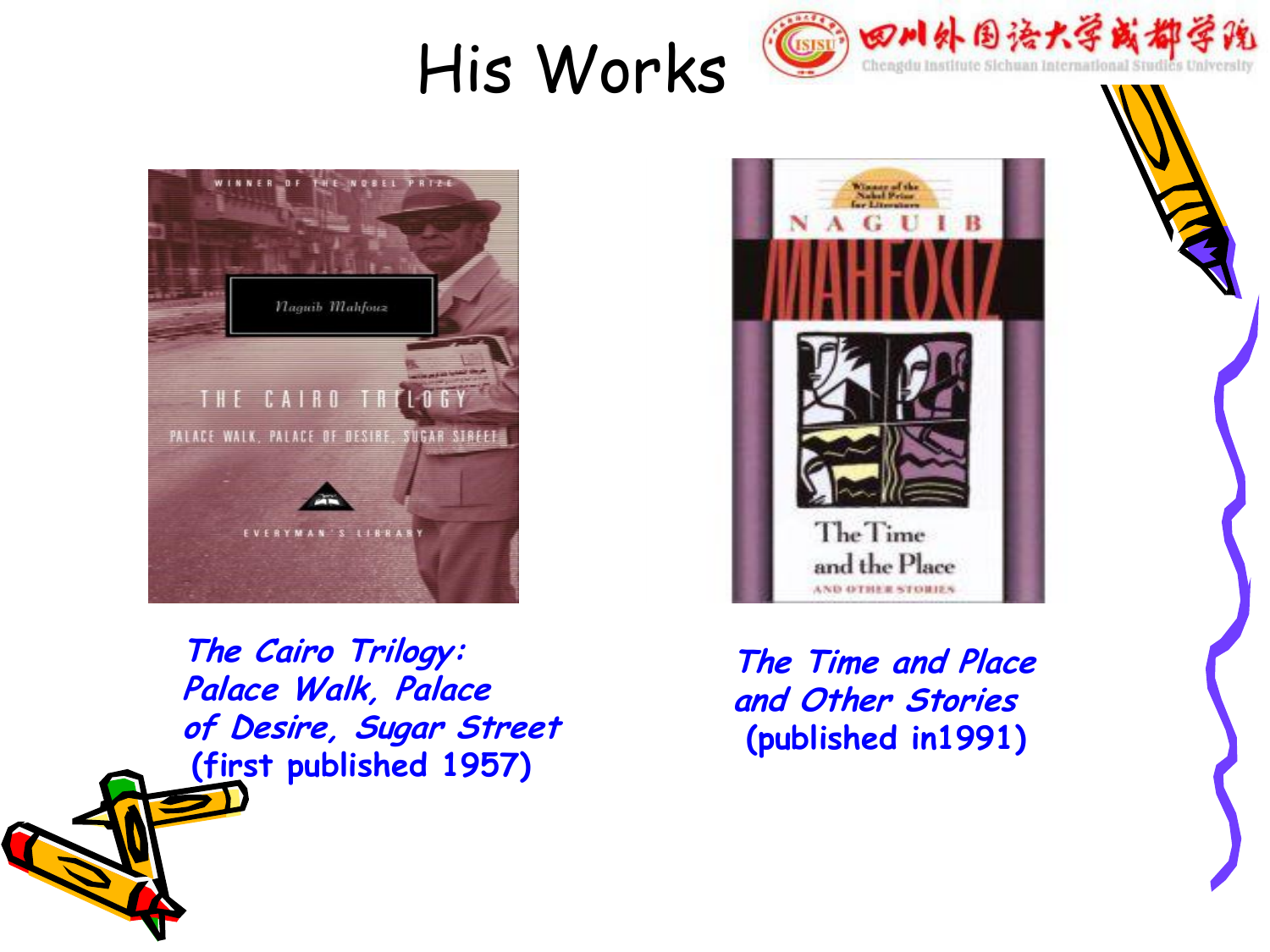

 $\blacklozenge$  The first Arab Writer to win the Nobel Prize in Literature – 1988, The Cairo Trilogy

◆ Depicts realistically the social and political life in Egypt

> "**A Dickens of the Cairo cafés**" **and** "**the Balzac of Egypt**"

3 四川外围语大学或都学说

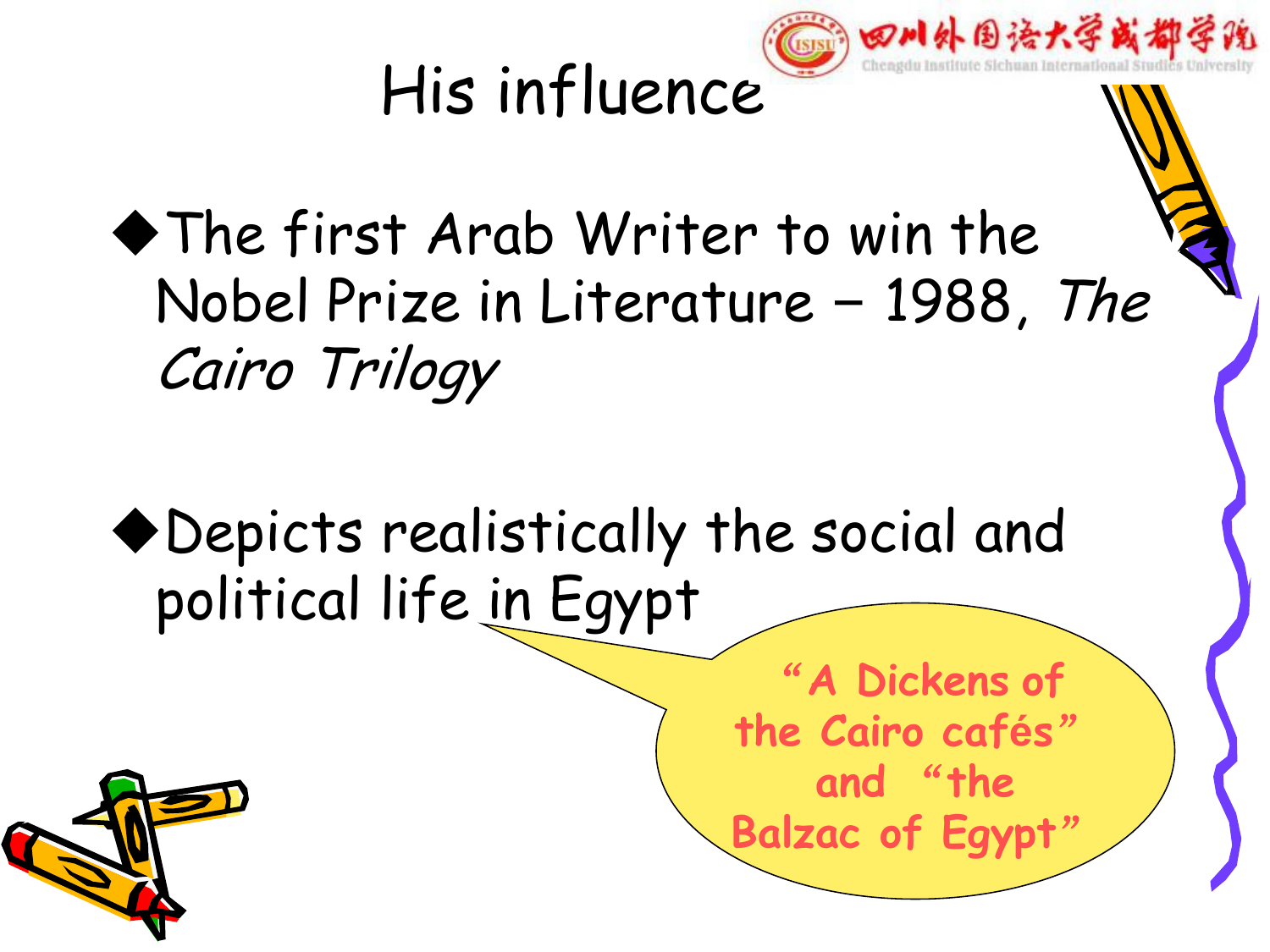### 四川外围语大学或 Introduction to the text

- 1. Writing --- the protagonist returns after being absent for a short time to find everything changed beyond recognition.
- 2. The best example --- Washington Irving's (1783—1859) "Rip Van Winkle"
- 3. This technique is often used to emphasize rapid changes in society.

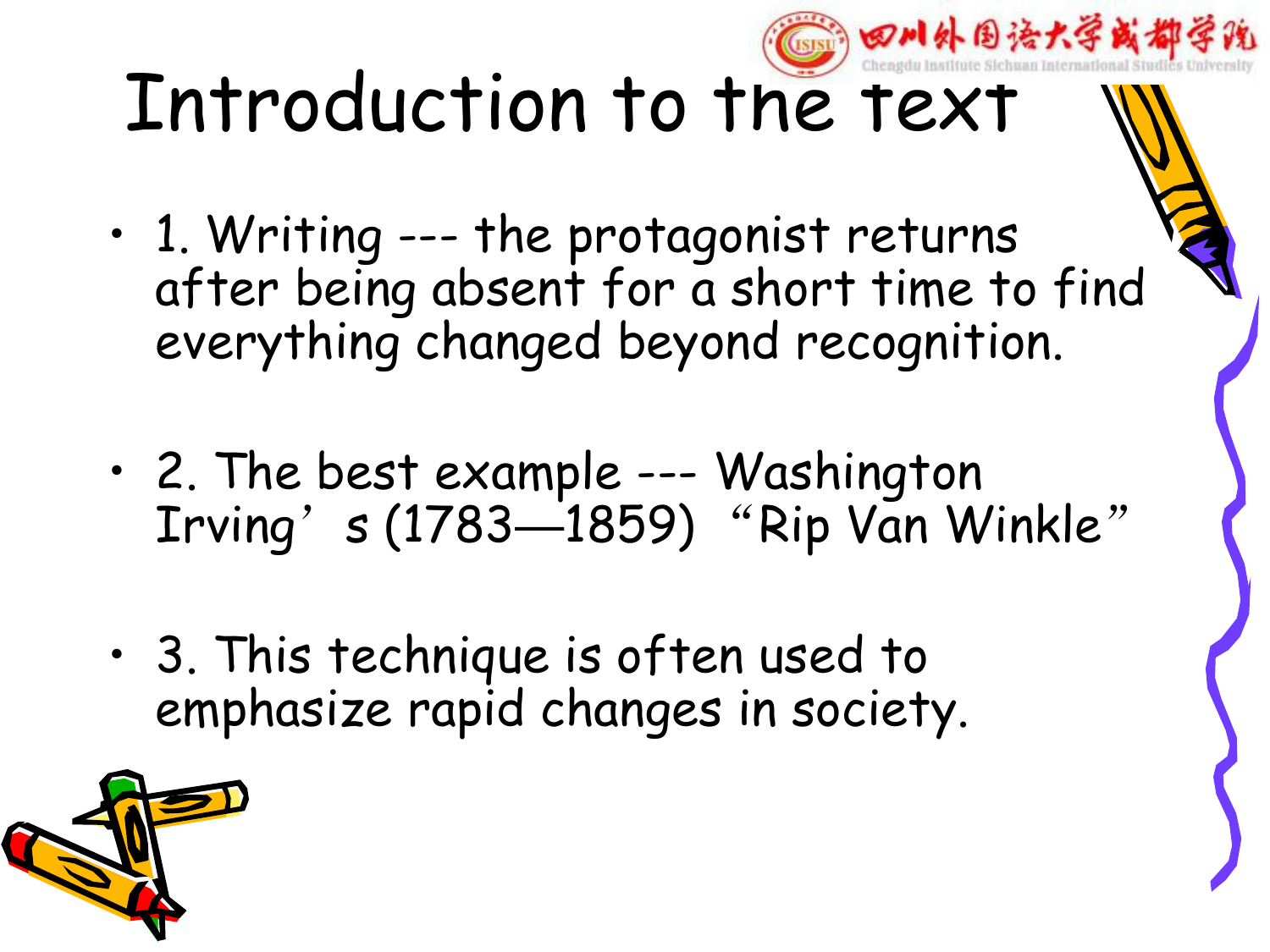

## A short story

**Plot**: a little boy's first time to go to school

**Setting**: on the way to school at school on the way home

**Protagonist/Narrator**:

" $I"$  –the boy in the story

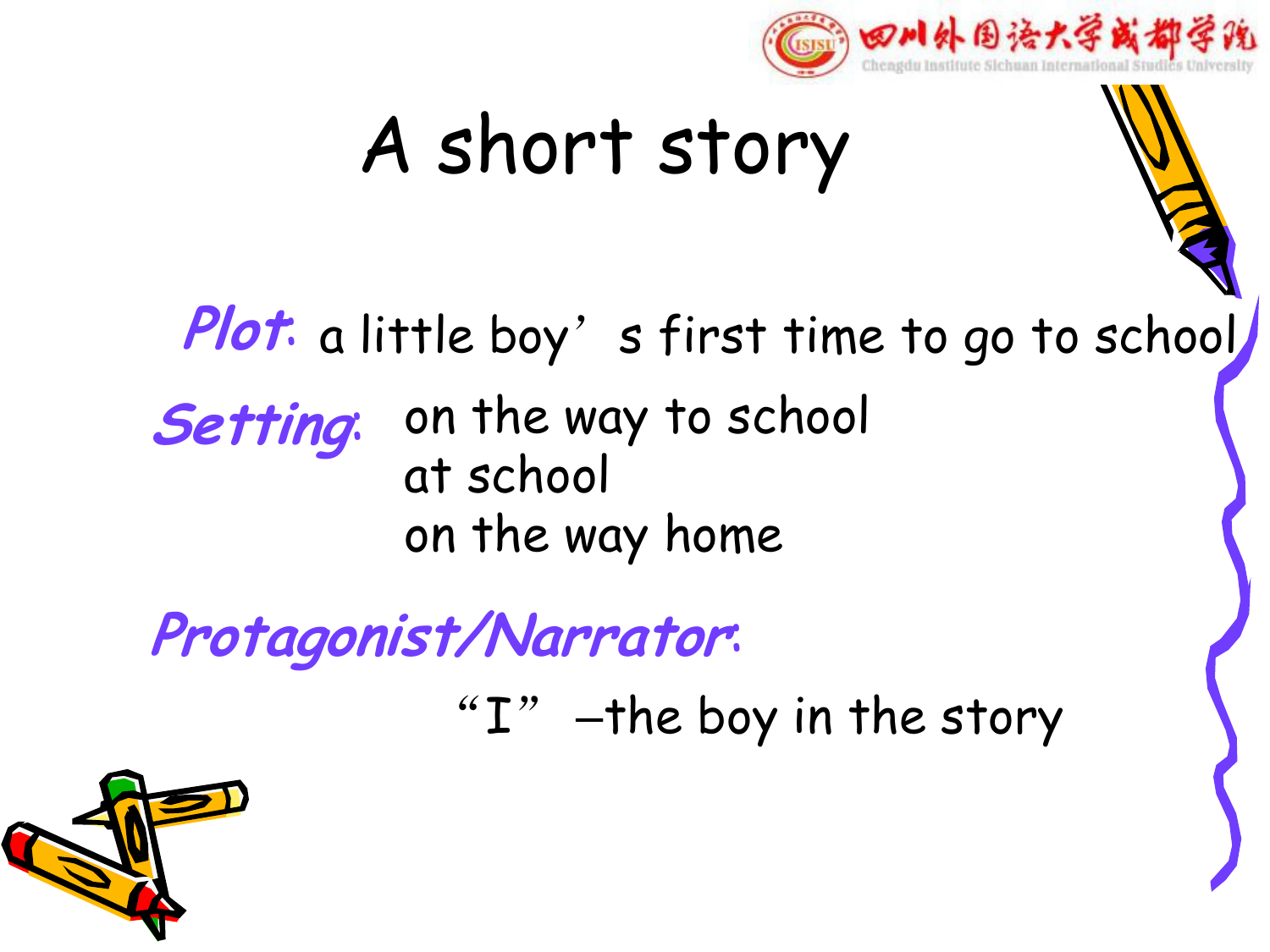

## Detailed Analysis of Part 1

ØHow did the boy feel about going to school? Find textual evidence. ØWhy was he feeling so?  $\triangleright$  What did the boy's father say to him? What do you think of them?

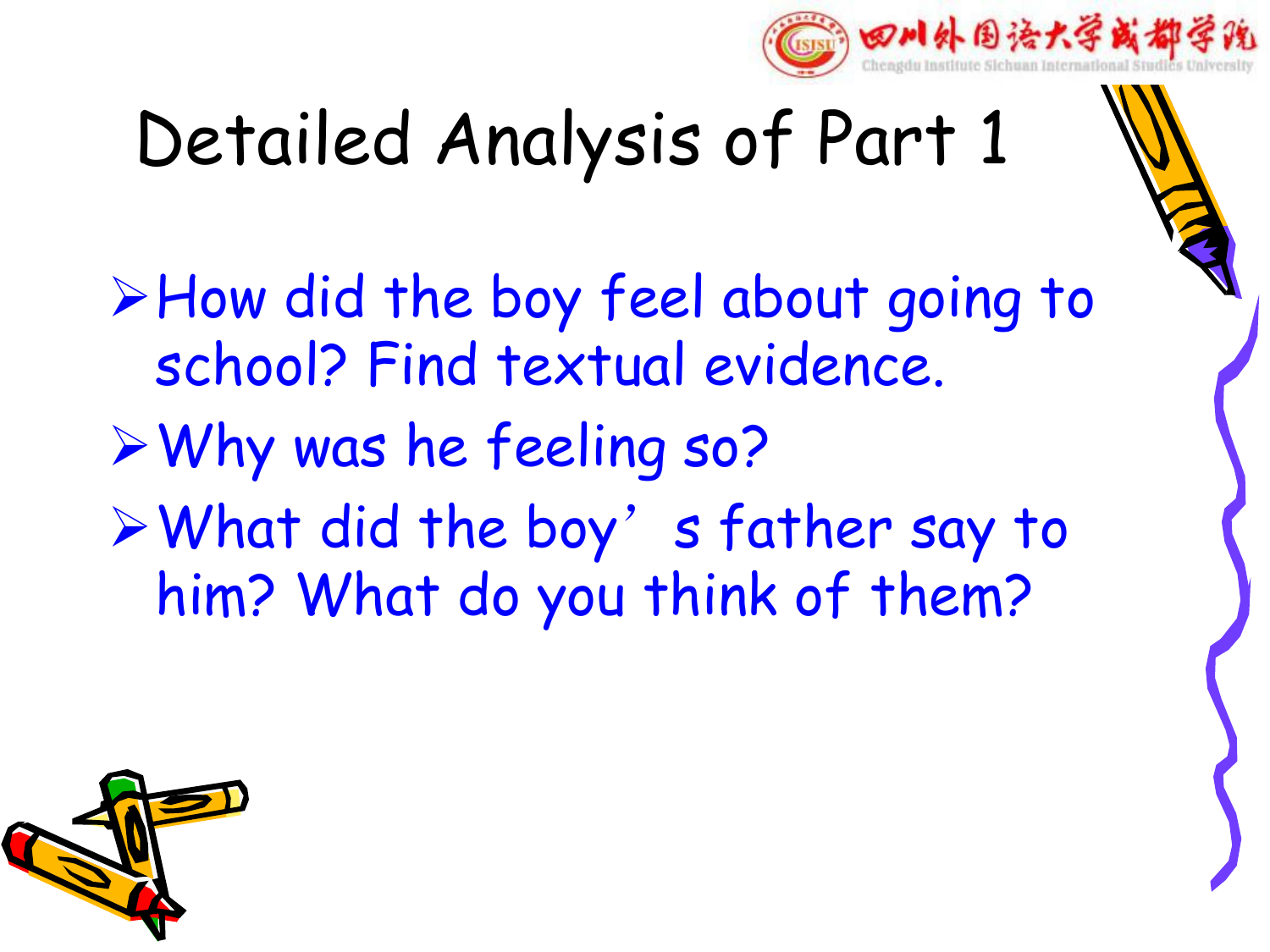

## Father's remarks

**School is a place that makes useful men out of boys.**

- **Don**'**t you want to be useful like your brothers?**
- **Put a smile on your face and be a good example to others.**
- **Be a man.**
- **Today you truly begin life.**

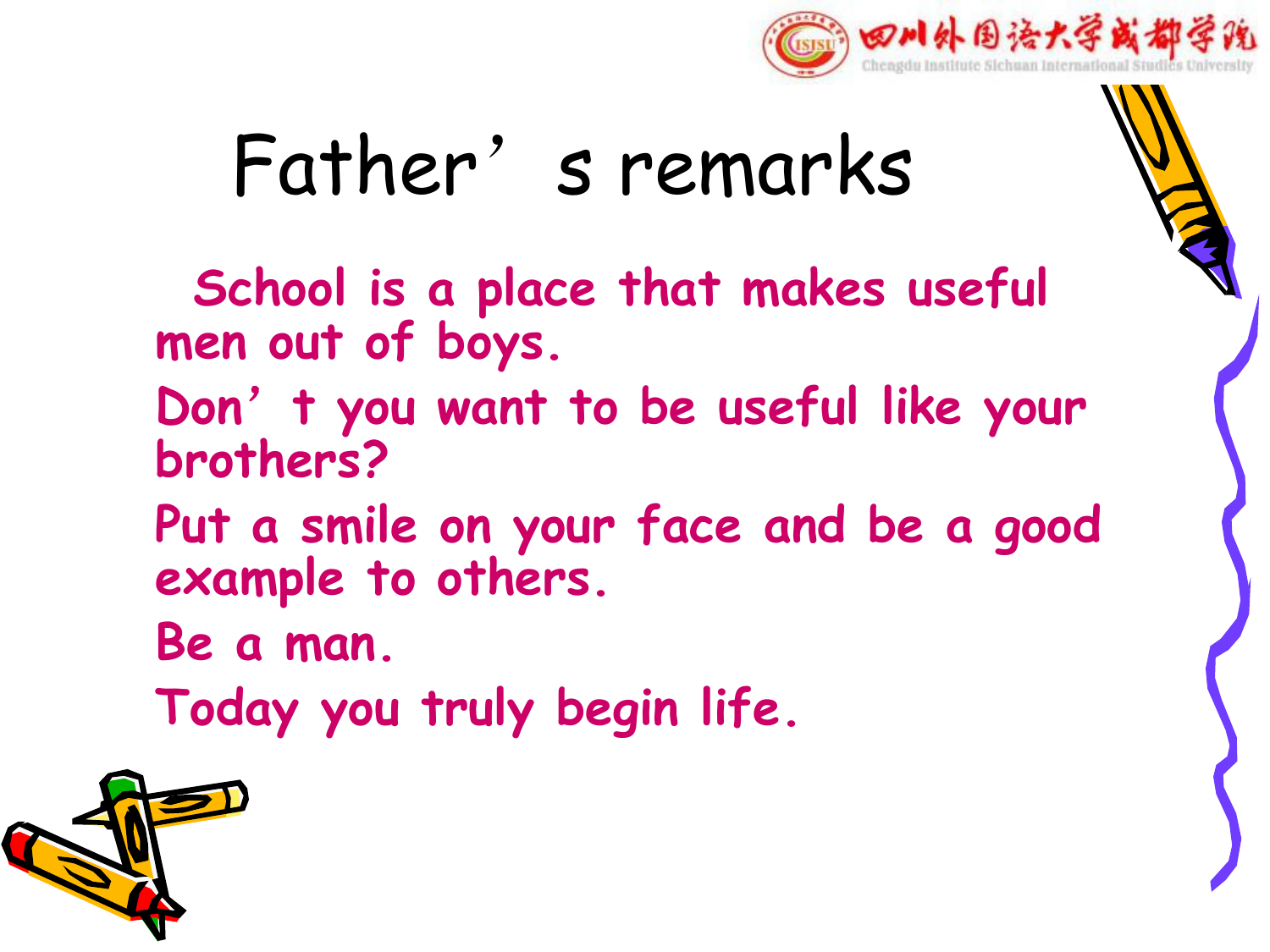

- C\_\_\_\_: v. to hold closely, to refuse to let go
- E\_\_\_\_: n. great effort

**D**Cess

- $\cdot$   $I$   $\frac{1}{1}$   $\cdot$  v. to enter an area in large numbers
- O\_\_\_: adj. quick to notice, careful to obey rules
- V\_\_\_: n. without result, without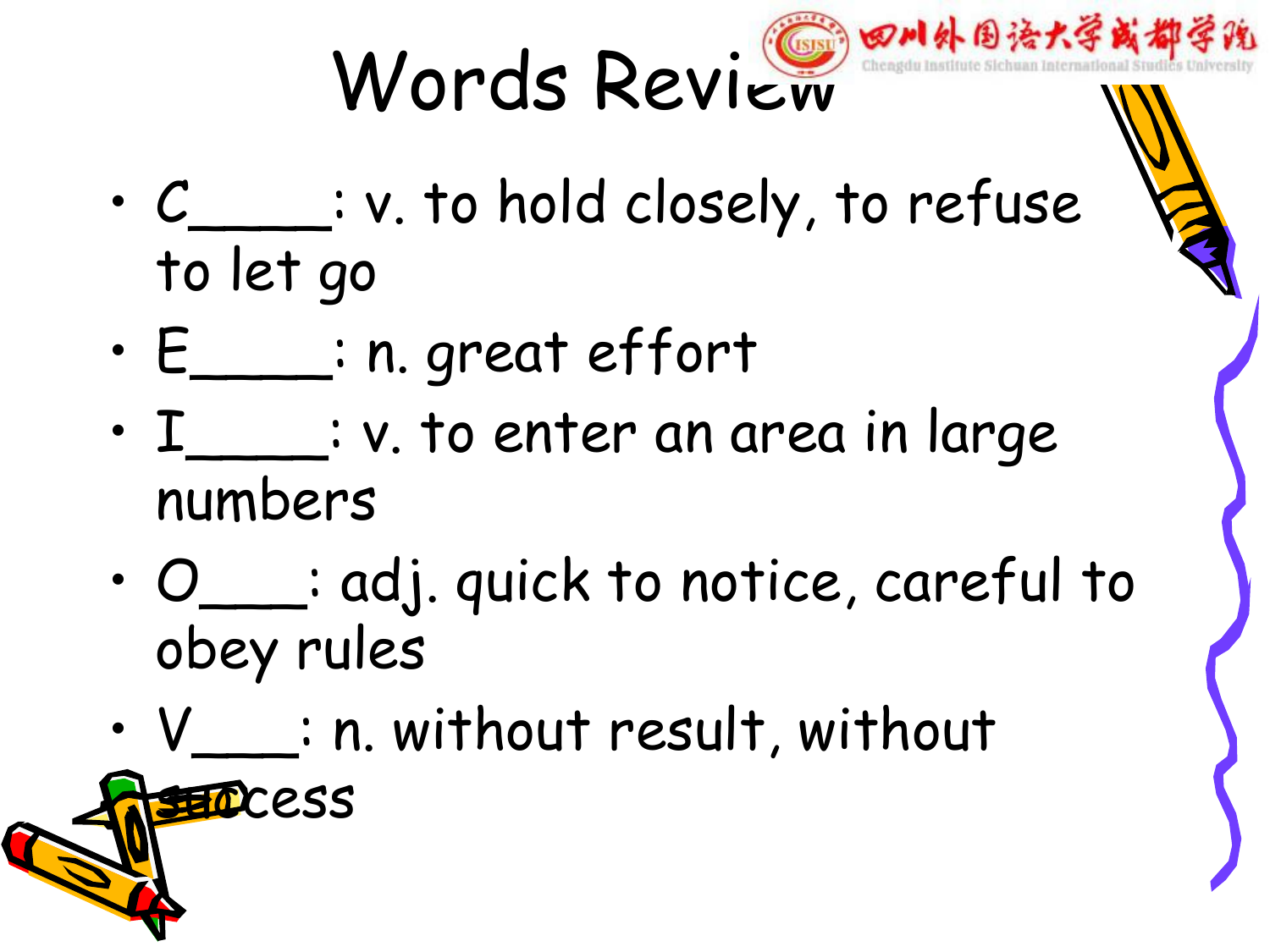

# Warming-up Qs??

- 1. What was the story about?
- 2. This is a story happened at present or in the past? Where is the hint?

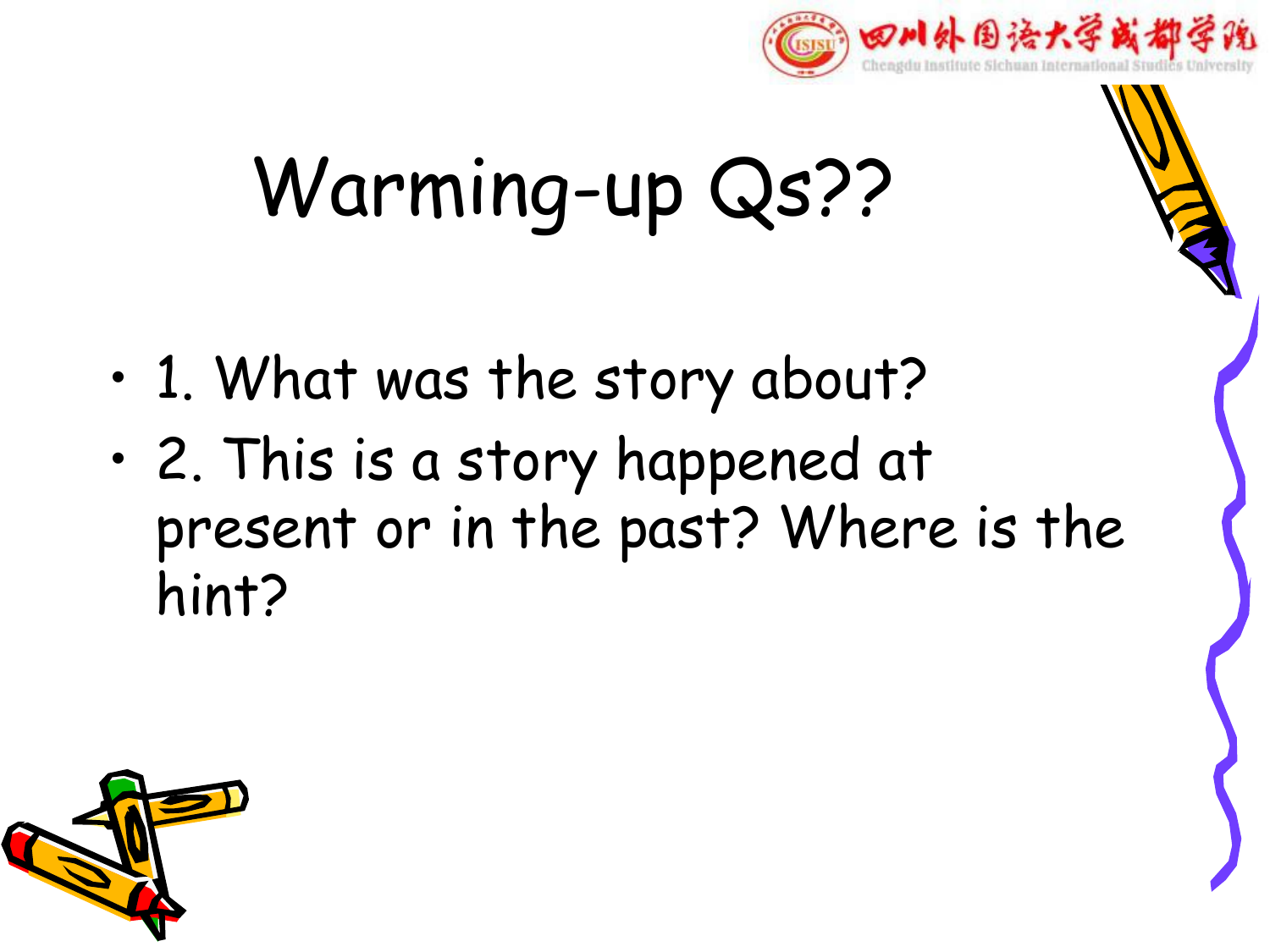

This text tells us about the narrator's memory of his school life when he was a child.

Text structure: Part 1 On the way to school Paras.1-7: The boy's unwillingness to go to school. Part 2 At school Paras.8-16: The boy's experience at school. Part 3 On the way home Paras. 17-20: The changes the boy found after school.

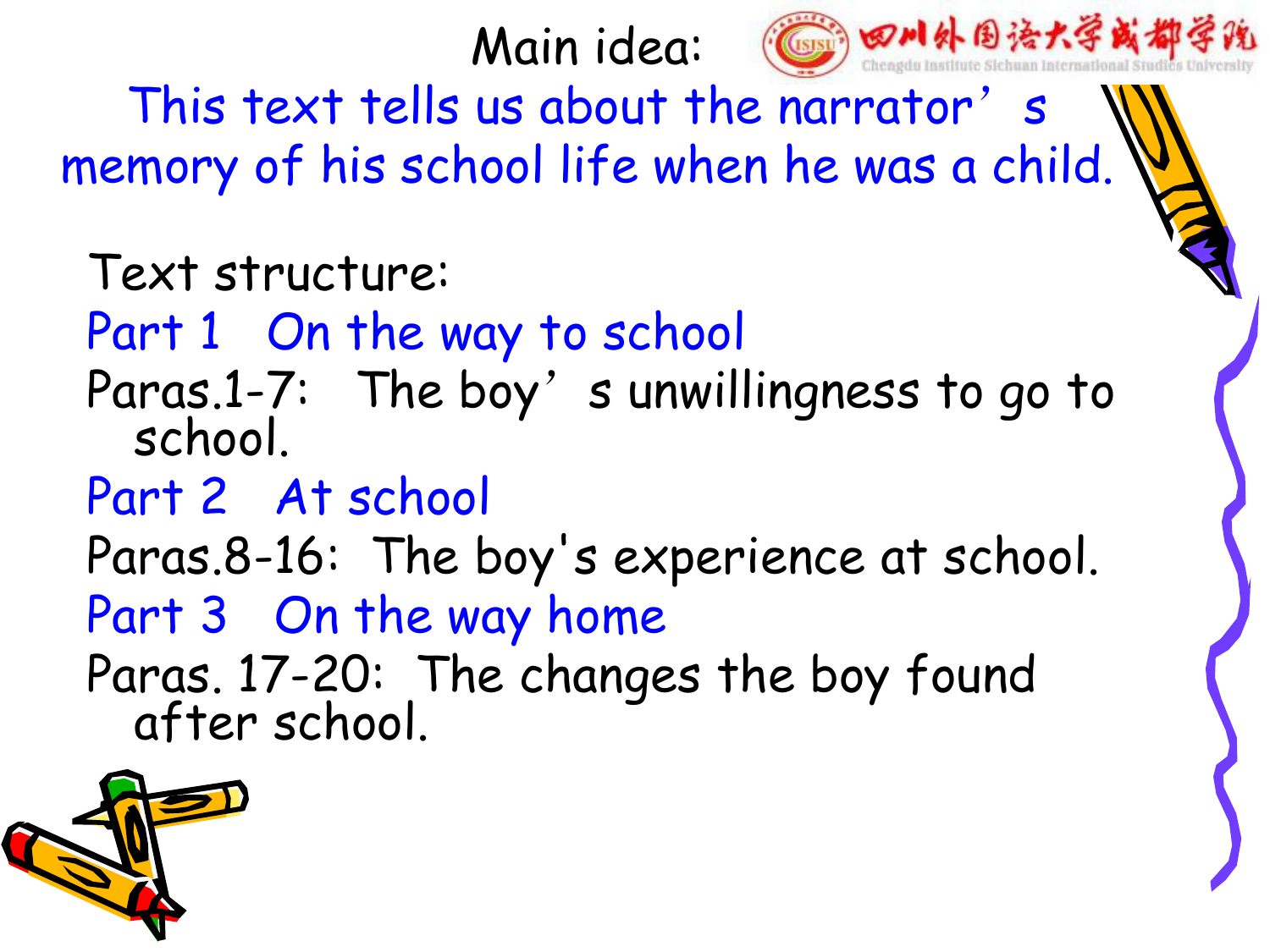

They did not make me happy, however, as this was the day I was to be thrown into school for the first time.

- ·As he was too young, he didn't understand his father' love to him. conj. because. since
- · He held his breath as the headmaster passed by. conj. during the time when
- · As your friend, I have to warn you about the danger.

prep. having the function of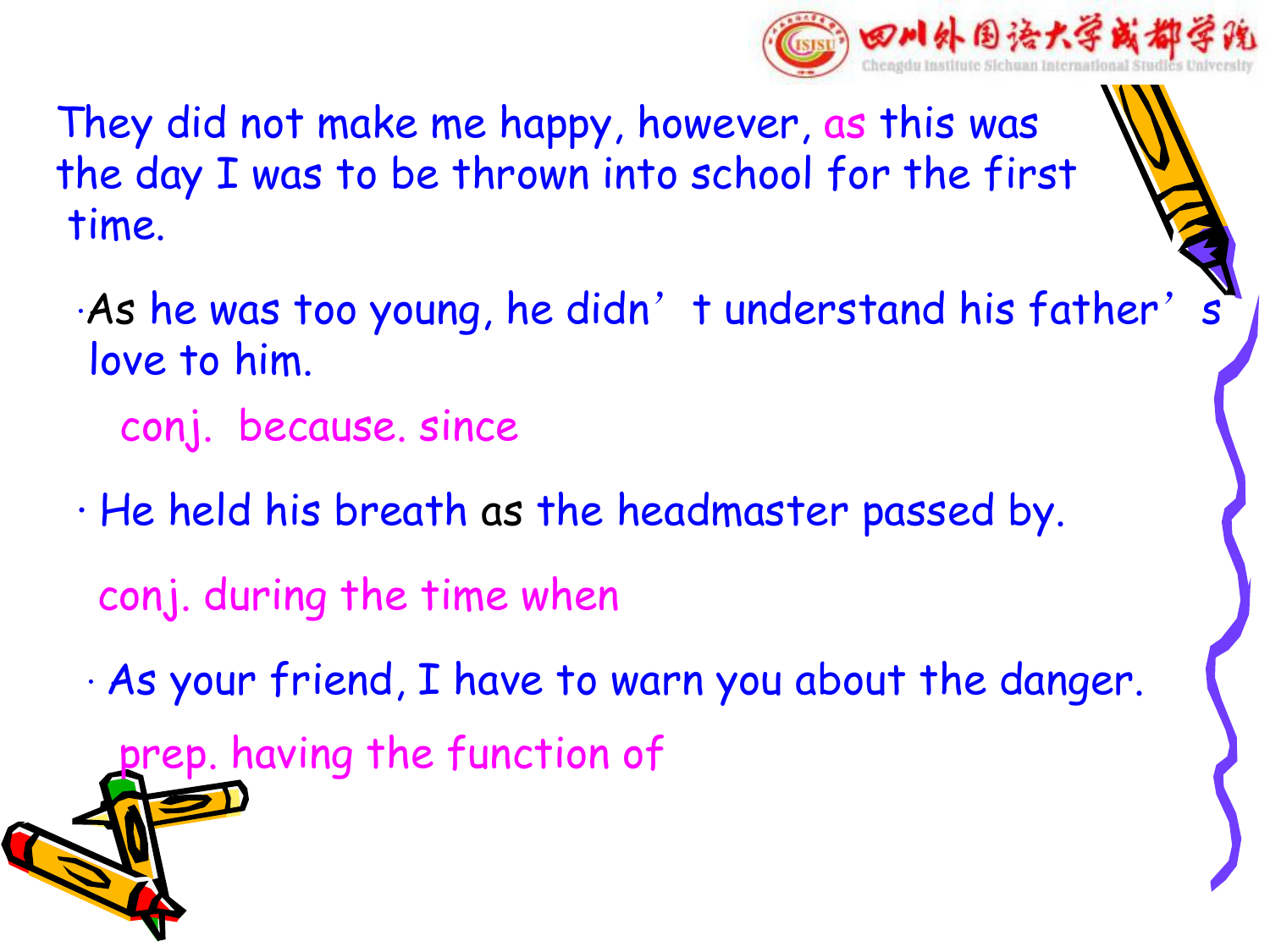

- Para.2- para.7:
- Task:
- 1. Mark out the sentences that include the " present participle used as adverbial"
- 2. Mark out the important phrases and sentences you can not understand

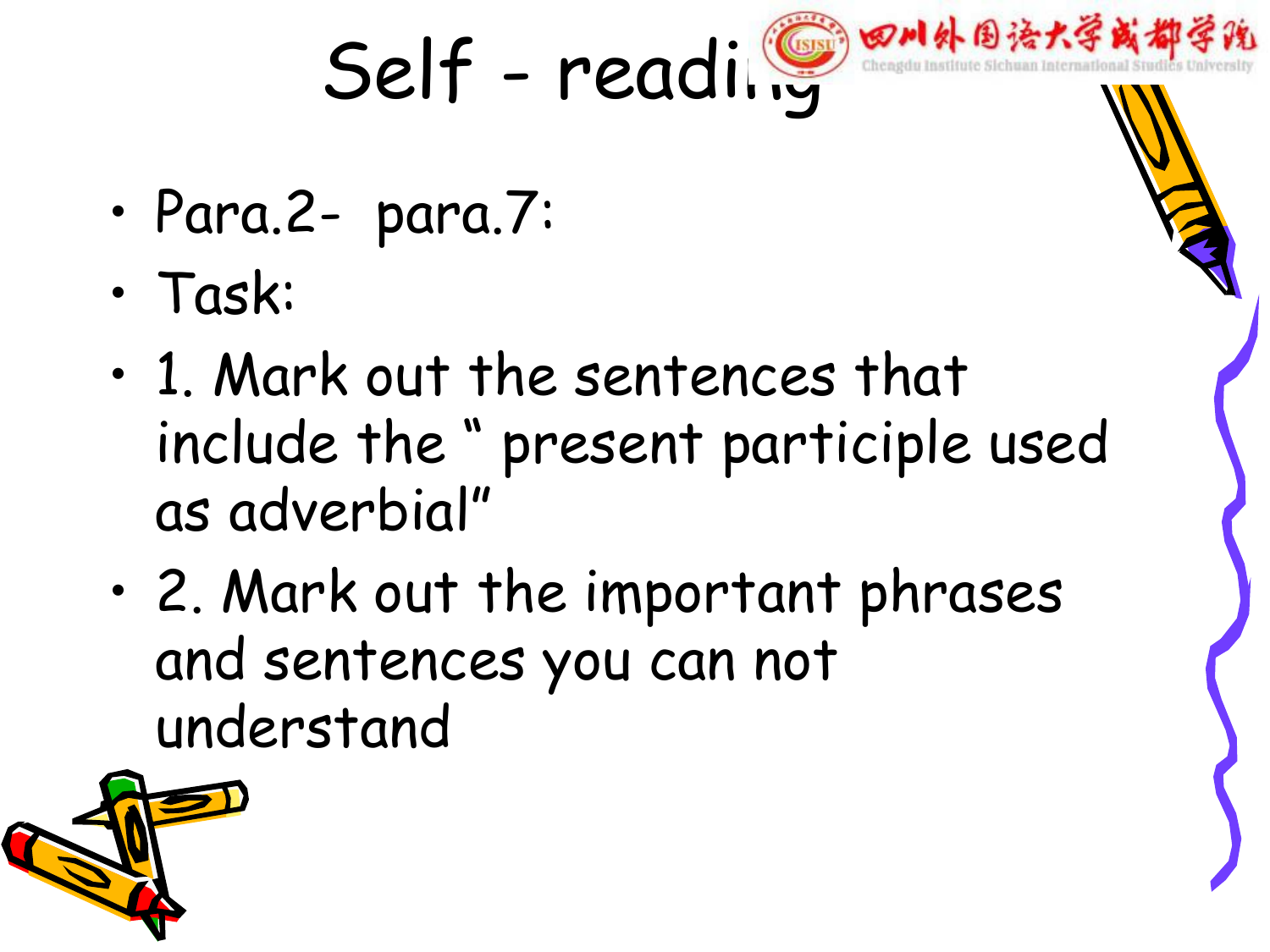

- I walked alongside my father, clutching his right hand.
- My mother stood at the window watching our progress. (para.2)
- I turned towards her from time to time, hoping she would help. (para.2)
	- I' m not punishing you, he said, *laughing*. (para.4)
- The bell rang, announcing the passing of the day and the end of work. Para.17

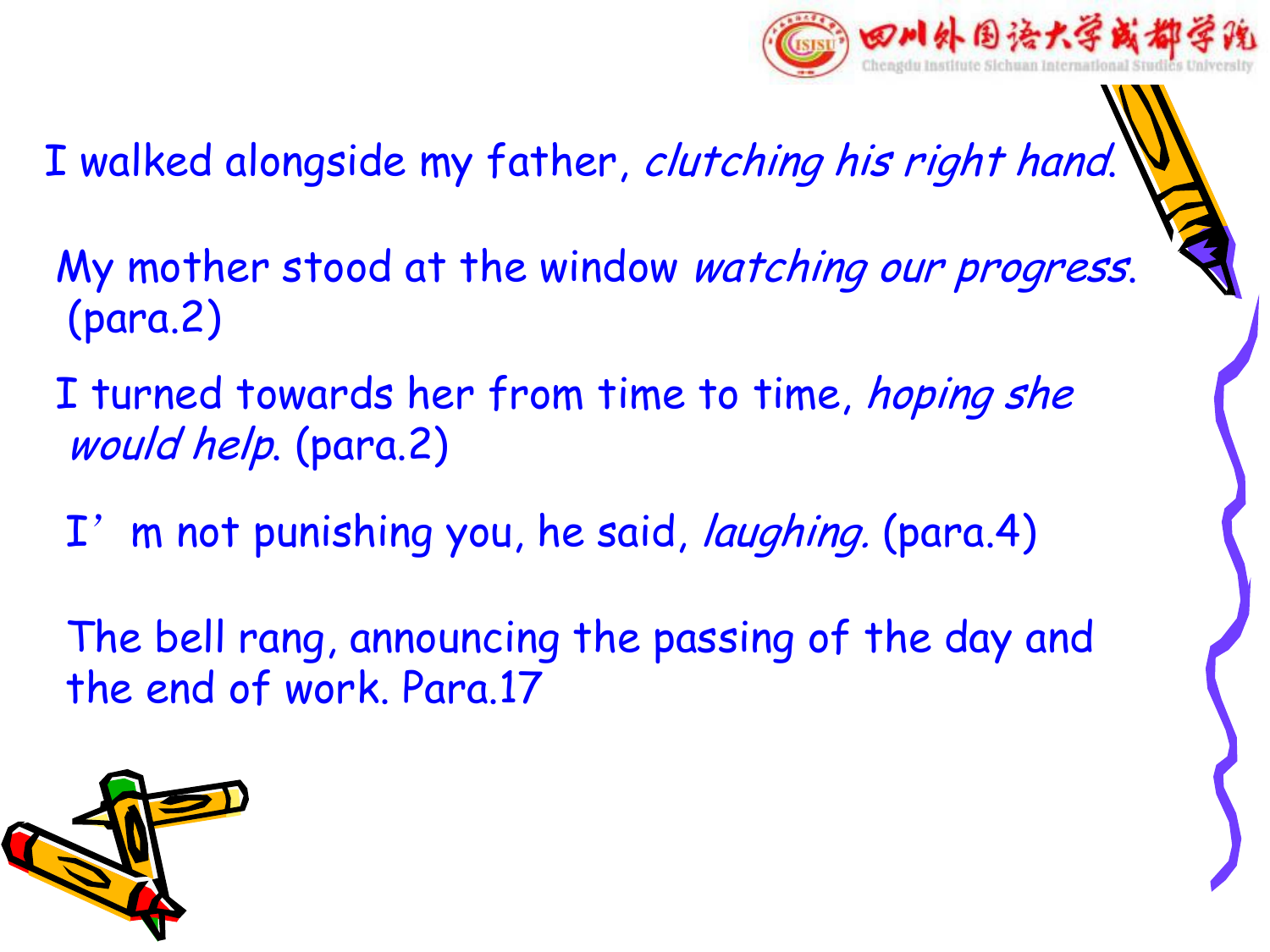

... and I turned towards her from time to time, hoping she would help.

·from time to time (occasionally, not very often) e.g. He goes to see his grandparents from time to time, about five or six times a year.

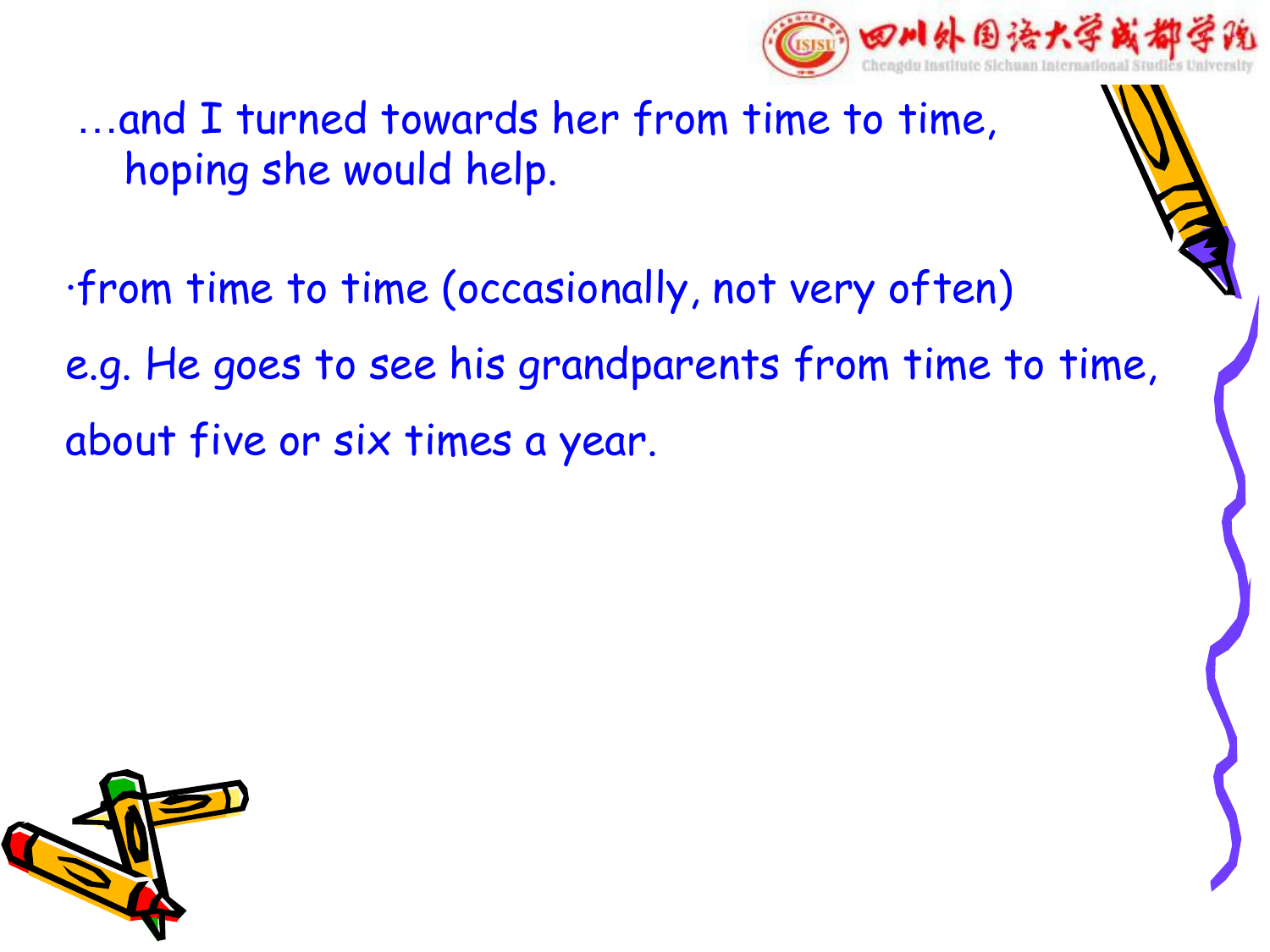

- at one time e. a. meanwhile e.
- at a time d. b. neither late nor early, punctually  $\mathbf{Q}$ at a time d.
- at the same timea. c. sometimes
- in time d. in sequence, separately
- on time <sup>b.</sup> e. at some period in the past, formerly **J** h.<br>b.<br>**s** c.
- at times c. The f. during the whole of the time, always
- all the time f. g. earlier than expected
- ahead of time g.h. not late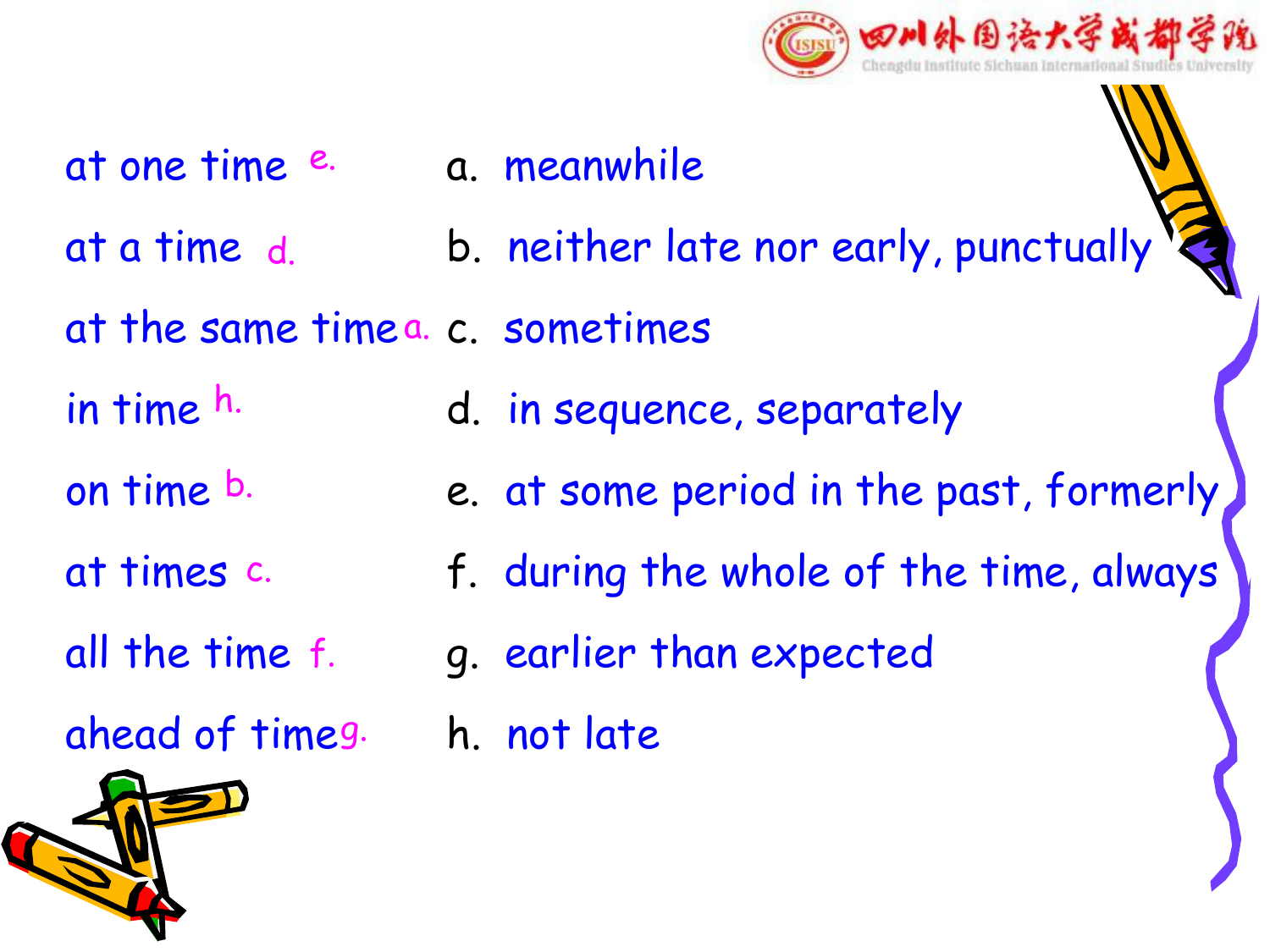

We walked along a street lined with gardens, and Fields planted with crops, pears, and date palms.

- a street lined with gardens a street (that was) lined with gardens
- 
- Grammatical function: past participle used as attribute to Fields planted with crops, pears, and date palms.<br>Fields (that was) planted with crops, pears, and date palms.<br>Grammatical function: past participle used as attribute to<br>modify the nouns ahead.

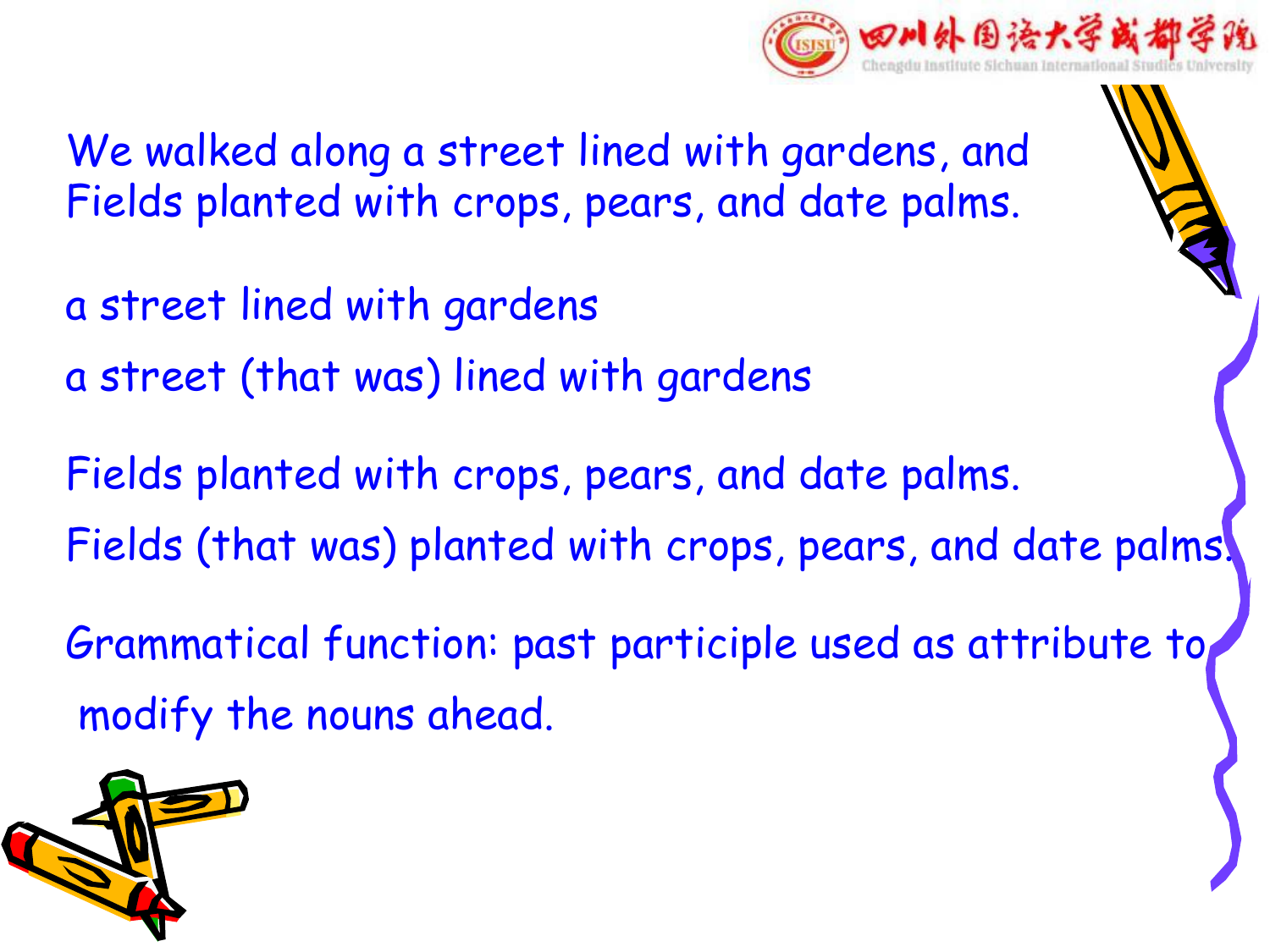

" Why school?" I asked my father. "What have I do

W<sub>11</sub> school? (elliptical question) Why do I have to go to school?

Father: We'll go to Tianjin this weekend. Daughter: What for? (Why this weekend?/Why Tianjin?)

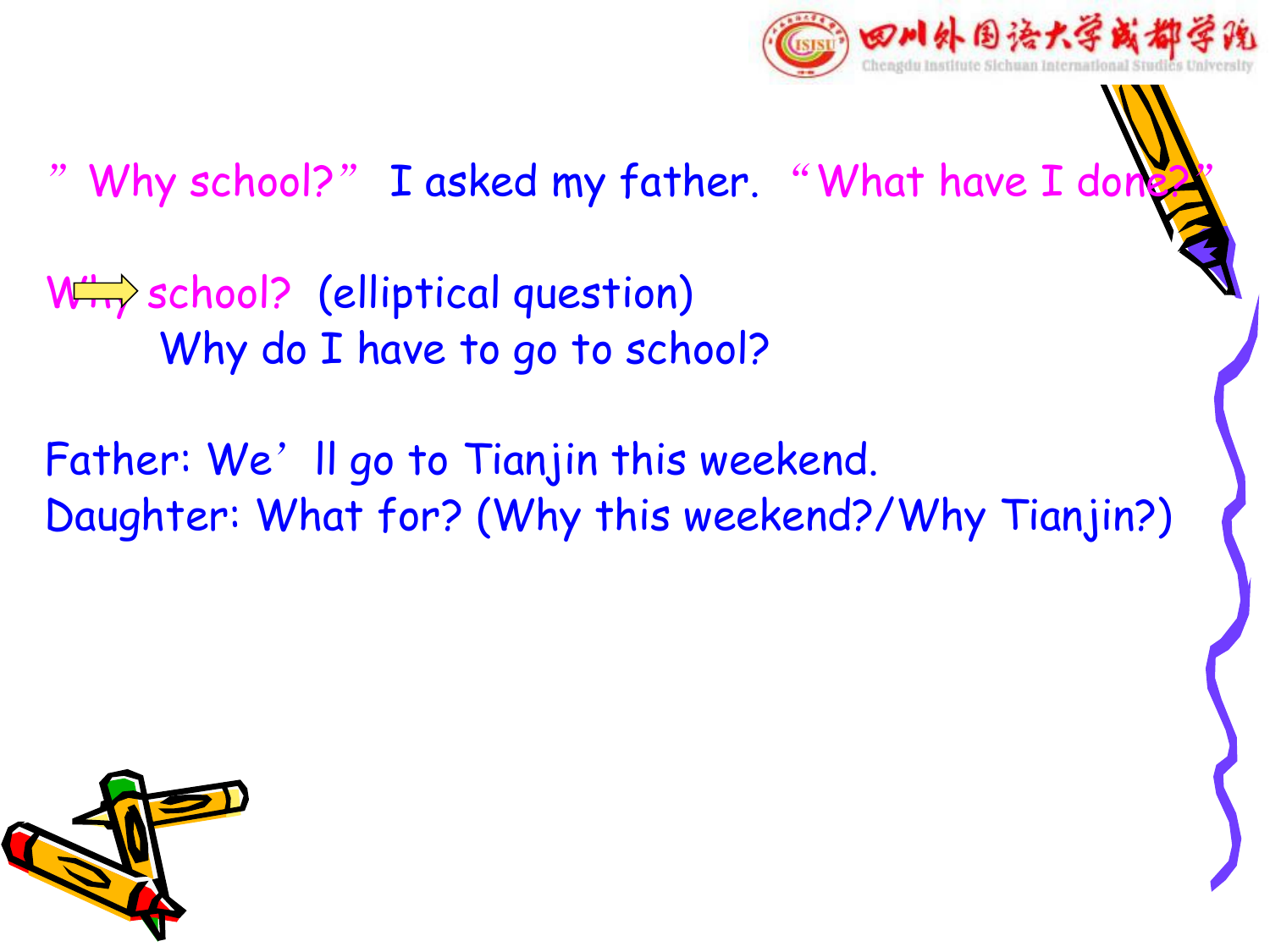

It's a place that makes useful men out of boys.

make… (out) of sb/sth.

The army made a man of him.

I don't think you can make a football star out of John.

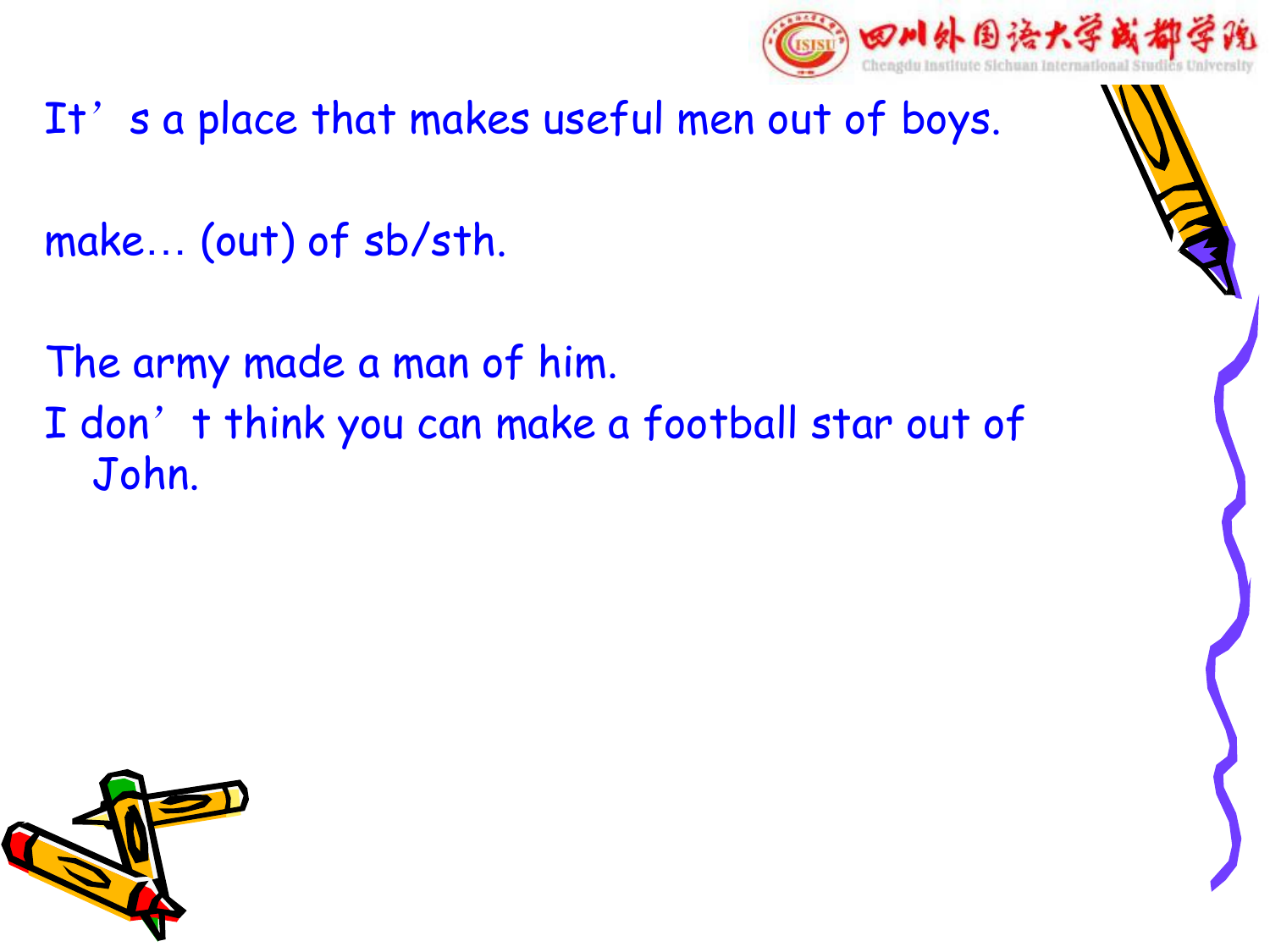

I did not believe there was really any good to be had in tearing me away from my home and throwing me into the huge, high-walled building.

There is no good to be had in doing sth. It is no good/use doing sth. It is not useful to do sth. e.g. It's no good crying over spilt milk.

tear oneself/sb. away from…

e.g. Tear yourself away from TV and do your homework.

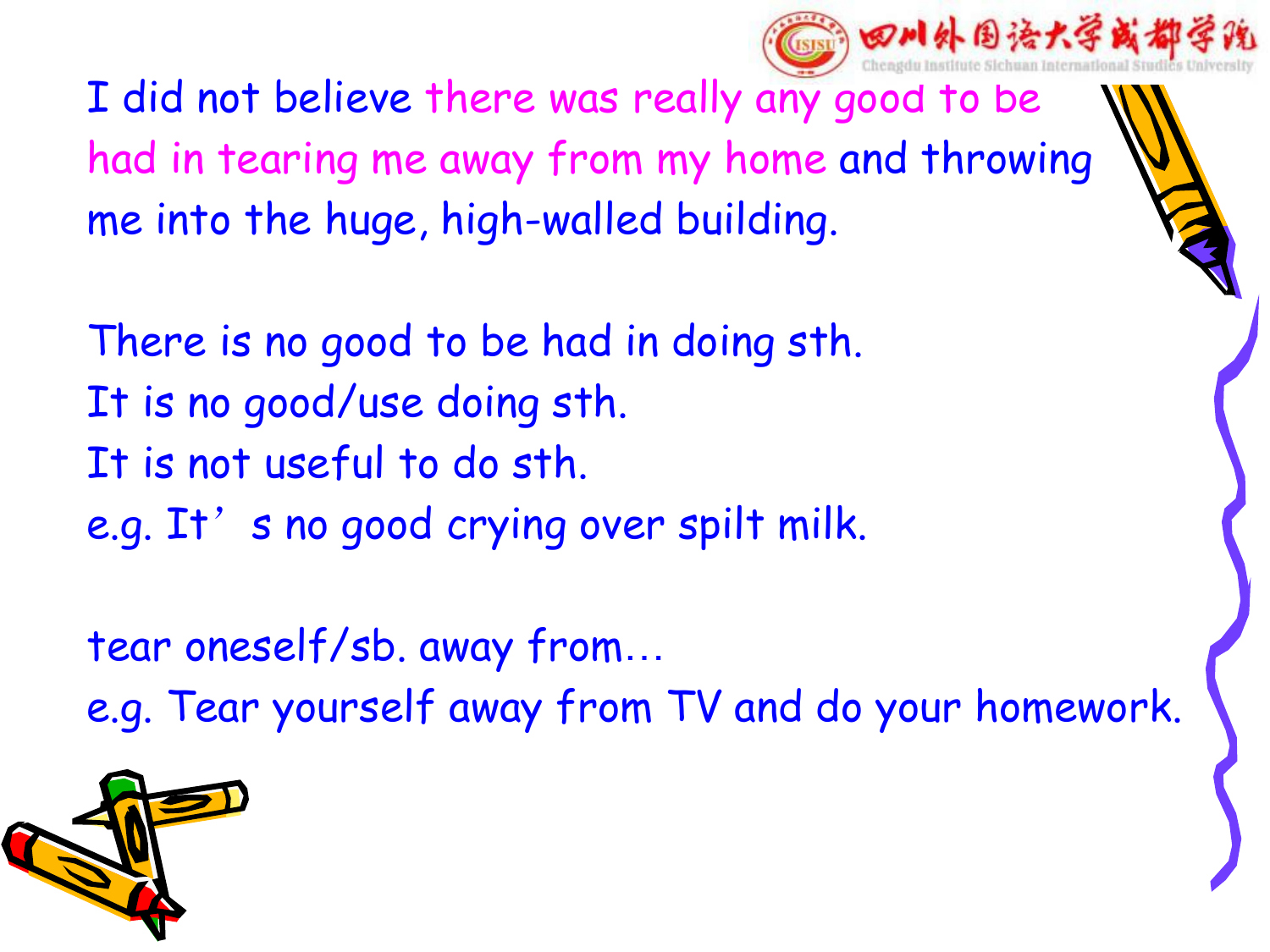

When we arrived at the gate we could see the courtyard, vast and full of boys and girls.

There is nothing wrong with the computer. Can you recommend some books easy for first-year students to read.

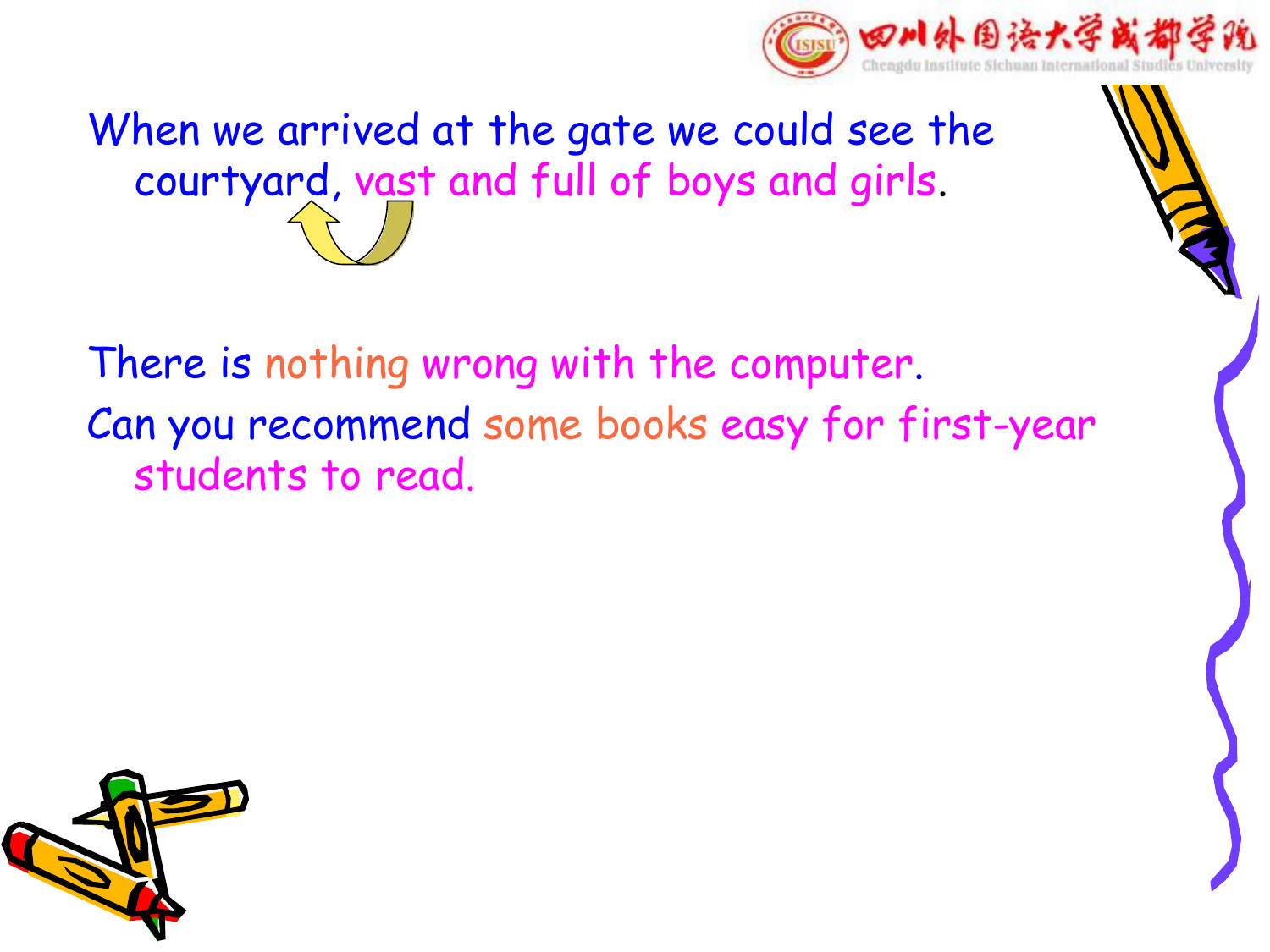

I did not know what to say.

question word + to do

Faced with so many books, I didn't know which to choose. Would you please tell me how to get to the library?

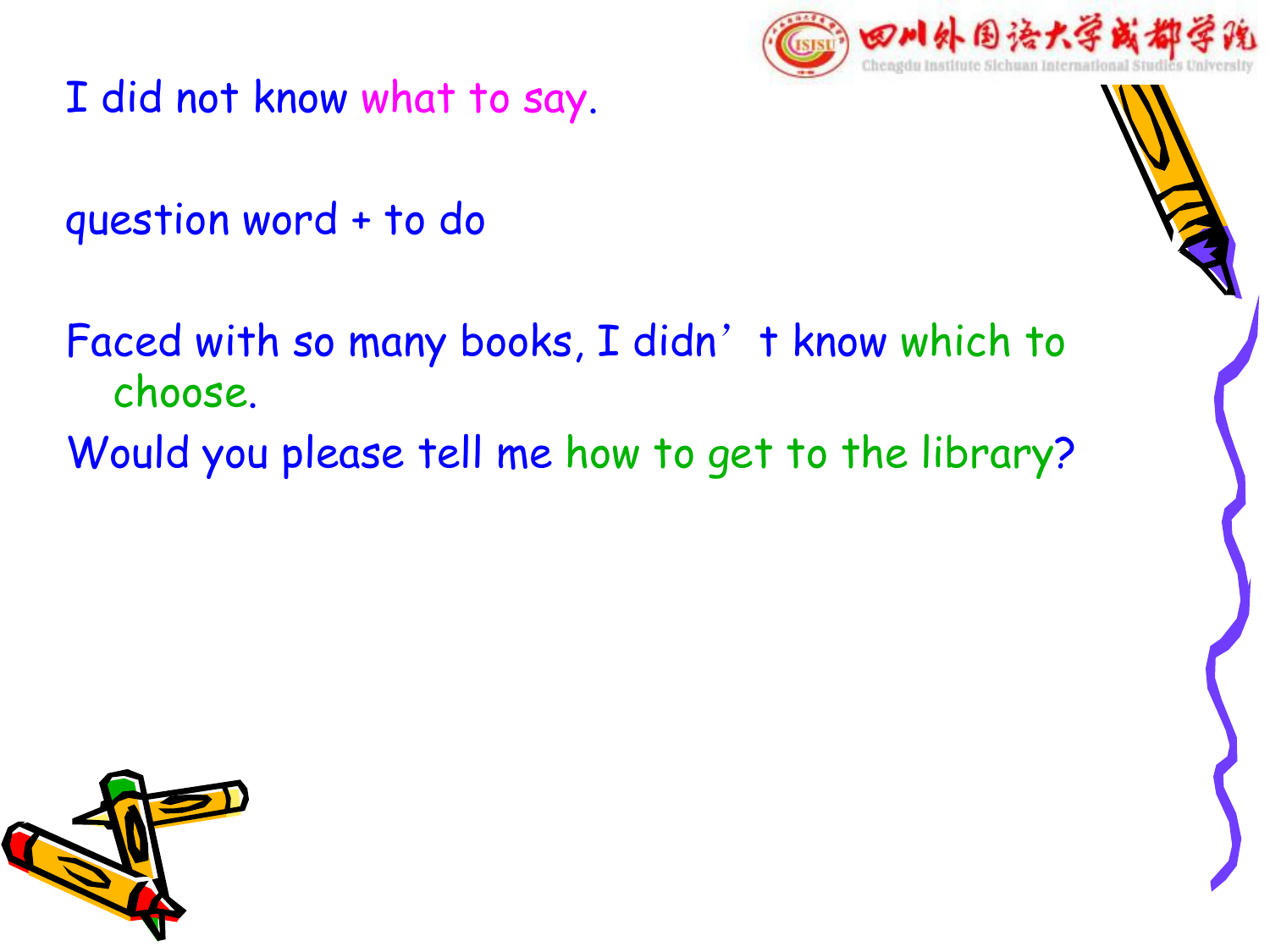

It was not all a matter of playing and fooling around

a matter of sth/doing sth.

学习语言要的就是练习。

Some people like pop music while others prefer serious music. It's a matter of taste.

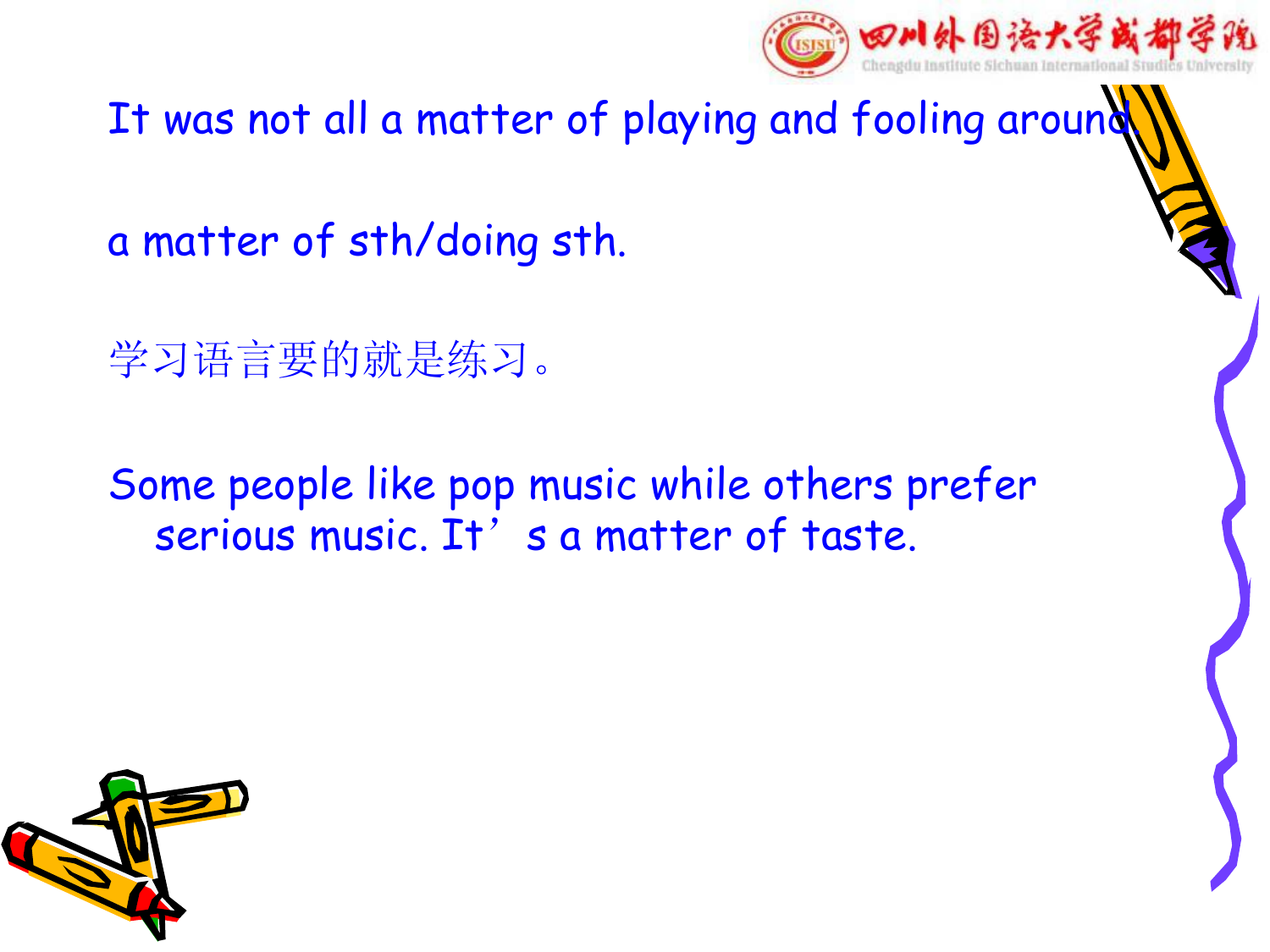…there is no question of ever returning to the paradise of home.

there is no question of doing sth.

There is no question of dismissing you at the moment.



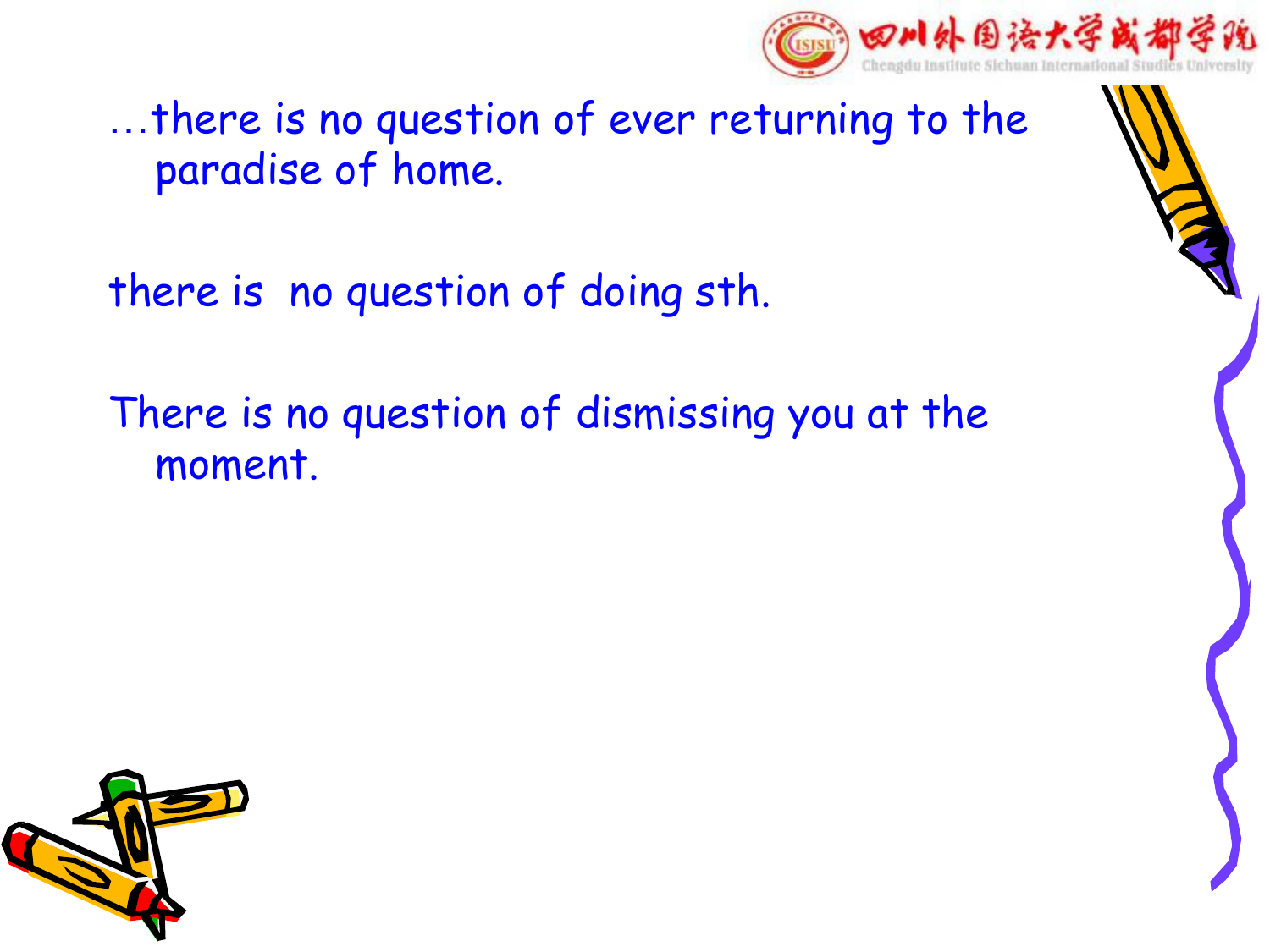

#### Those who were able took **\_\_\_\_\_\_\_\_ \_\_\_\_\_** <u>advantage of the opportunities</u> for success and happiness that presented themselves. **~~~~~~~~~~~~~~~~~~~~~~~~ ~~~~~~~~~~~~~~~~~~~~~~~~~~~~~~~~~~~~~~ ~~~~~**

~~~~~~~~~~~~~~~~~~~~~~~~~~~<mark>~</mark>~

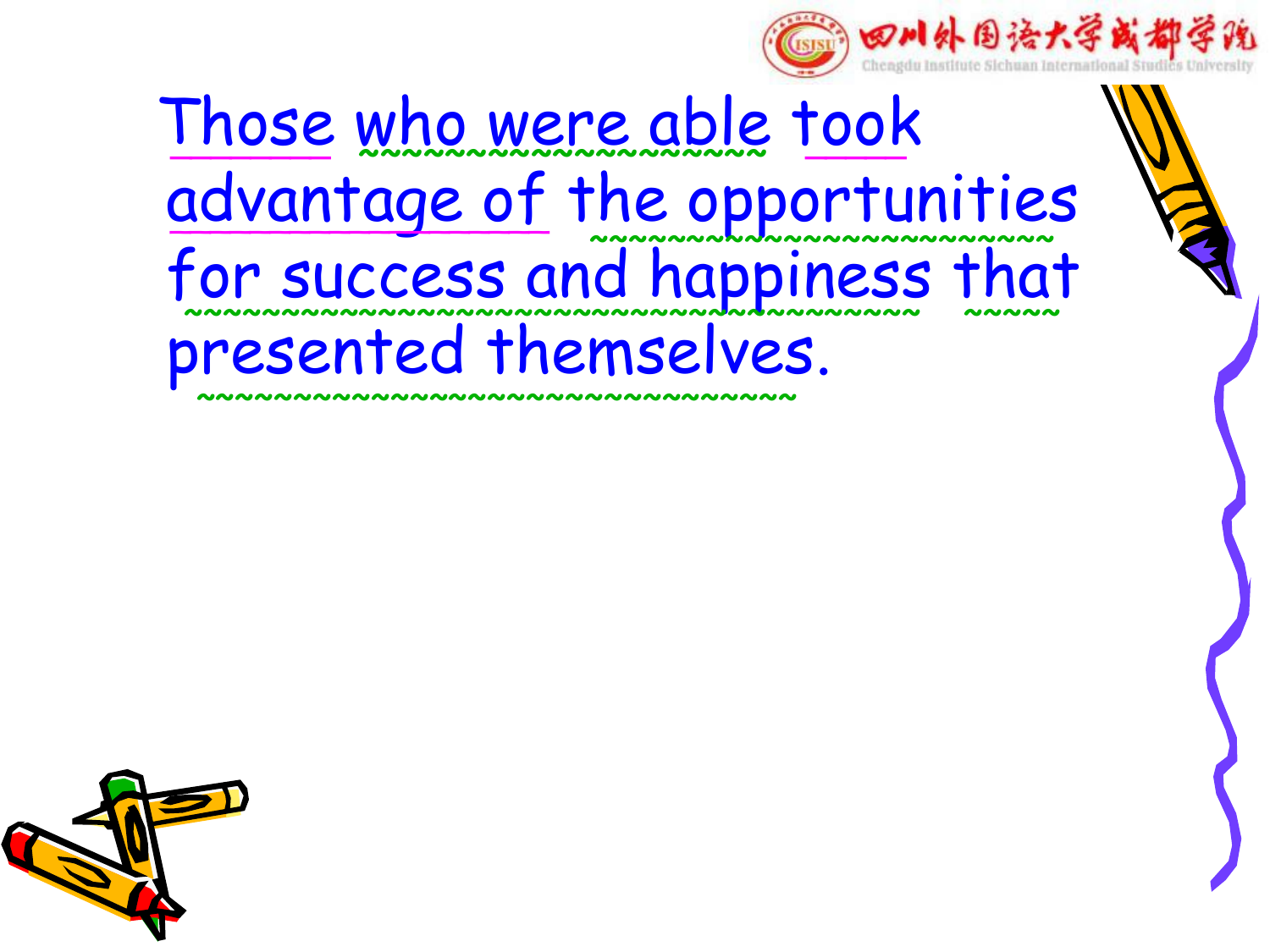



- Translate the following sentences by using the phrases learned in the text:
- 1. 他妈妈硬把他从网吧拽了出来。
- His mother tore him away from the cyber bar.
- 2. 一大群僵尸出现在眼前。
- A large number of zombies came into view.
- 3.她突然大笑起来。 **She burst into laughter.**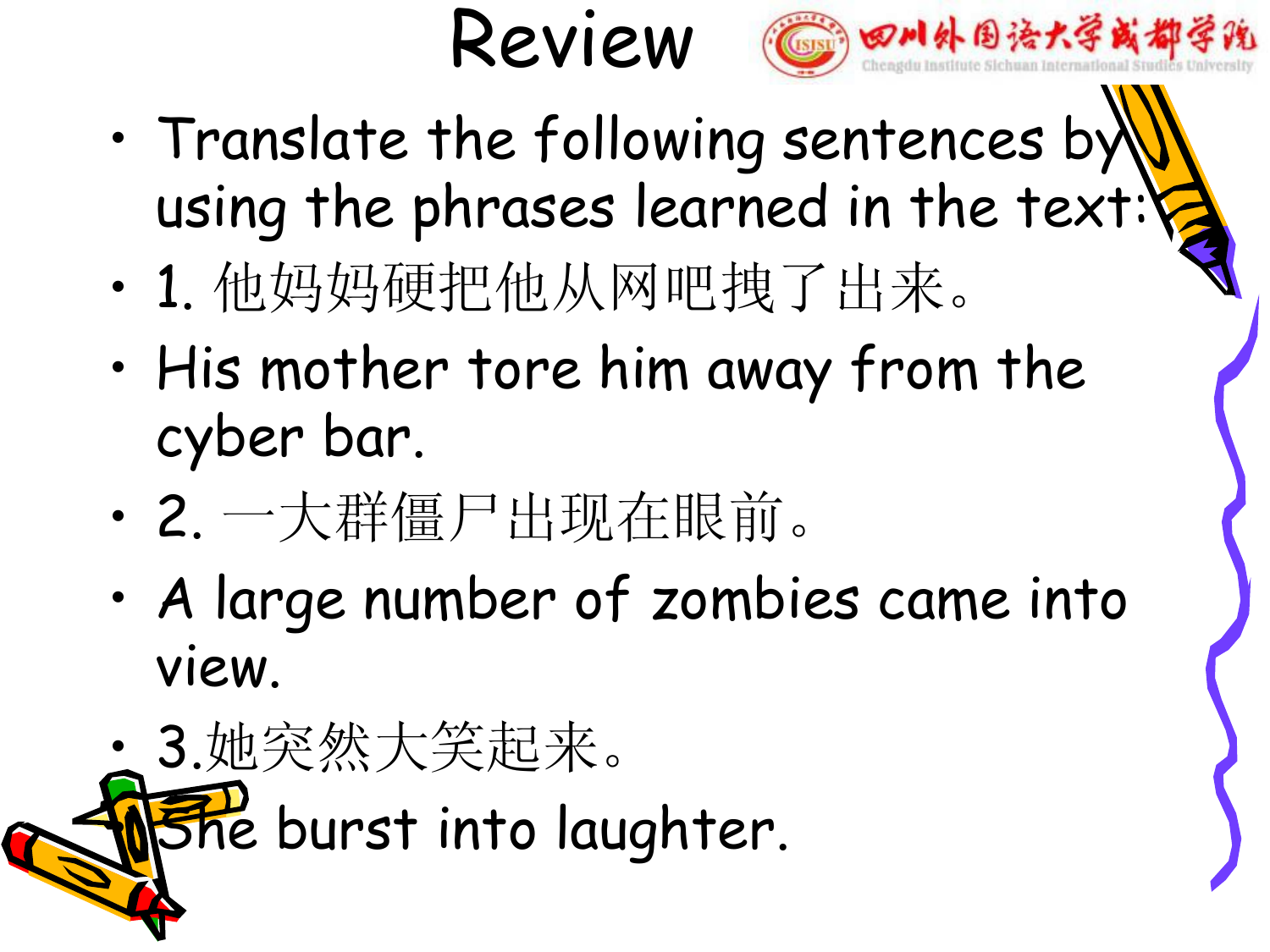- 四川外围语大学成 • 4. 完成这个任务与否是态度问题。
- Completing the task is a matter of attitude.
- 5. 在工作时间别瞎闹。
- Do not fool around during working hours.
- 6. 要想把丽莎变成舞蹈明星是不可能的 事情。
- There is no question of making a dancing star out of Lisa.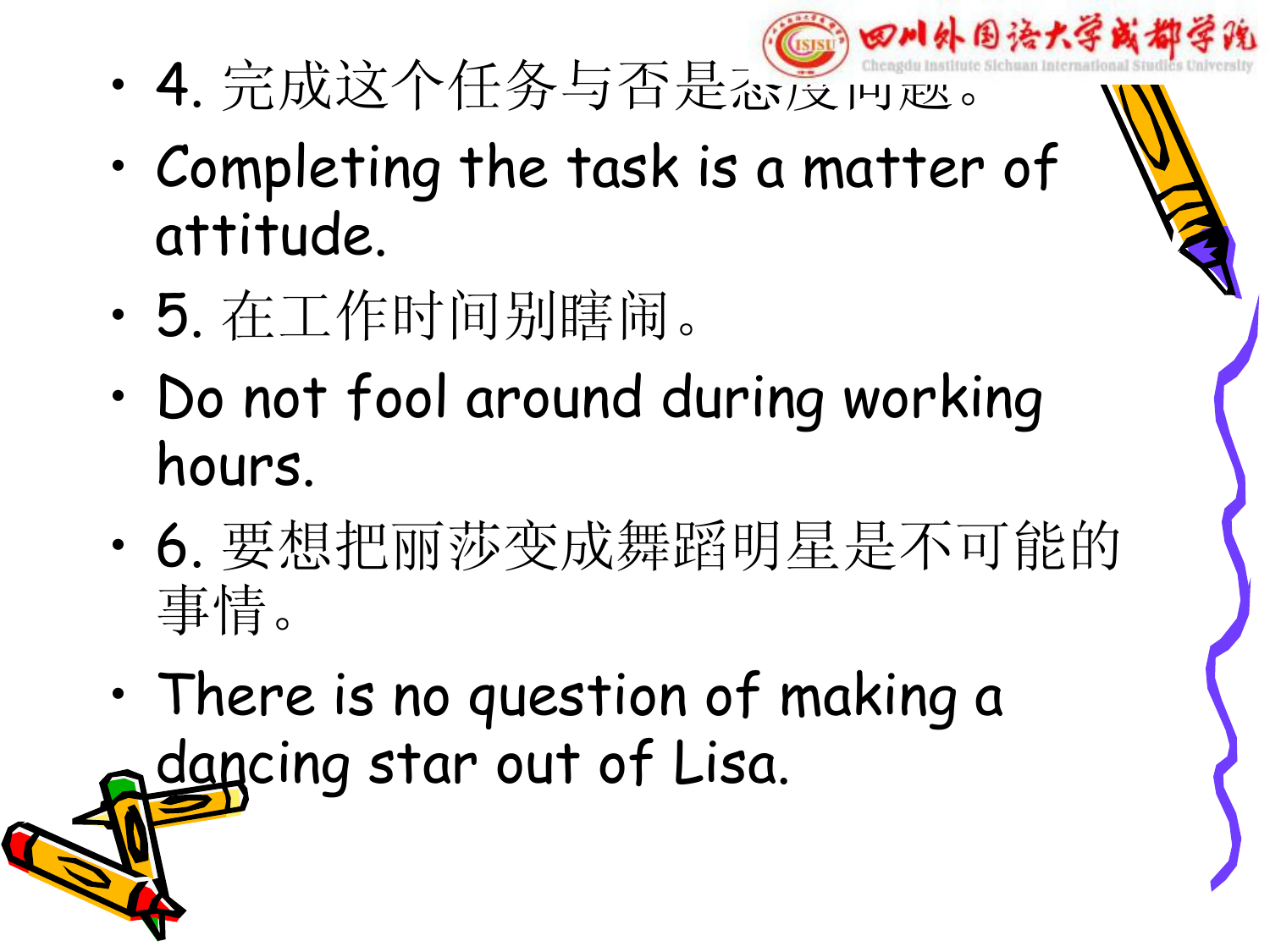

#### Here and there stood conjurer showing off their tricks or making snakes appear from baskets.

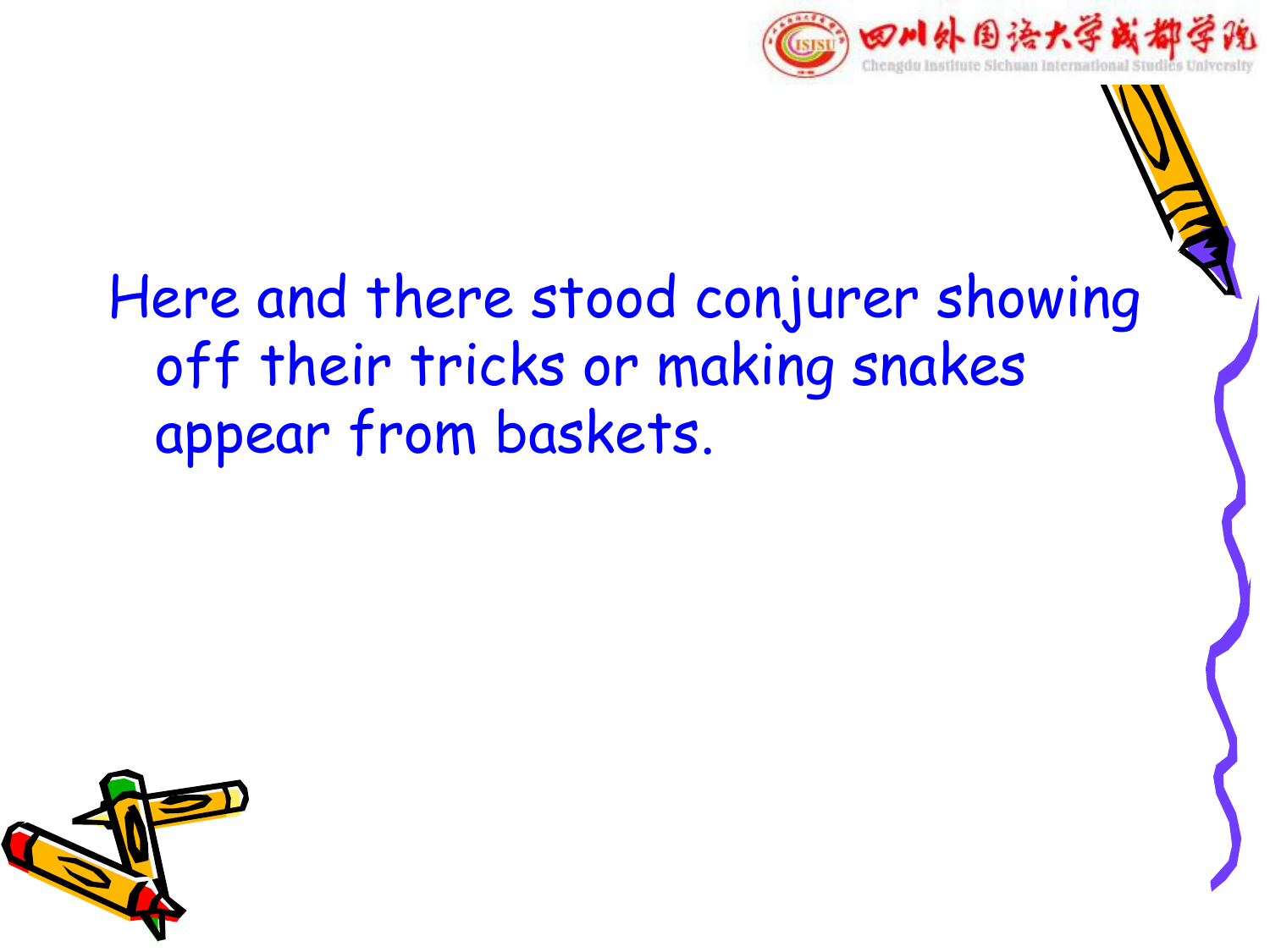

Then there was a band announcing the opening of a circus, with clowns and weight lifters walking in front.

with  $+ n +$  doing e.g. She walked into the house, with so many eyes staring at her.

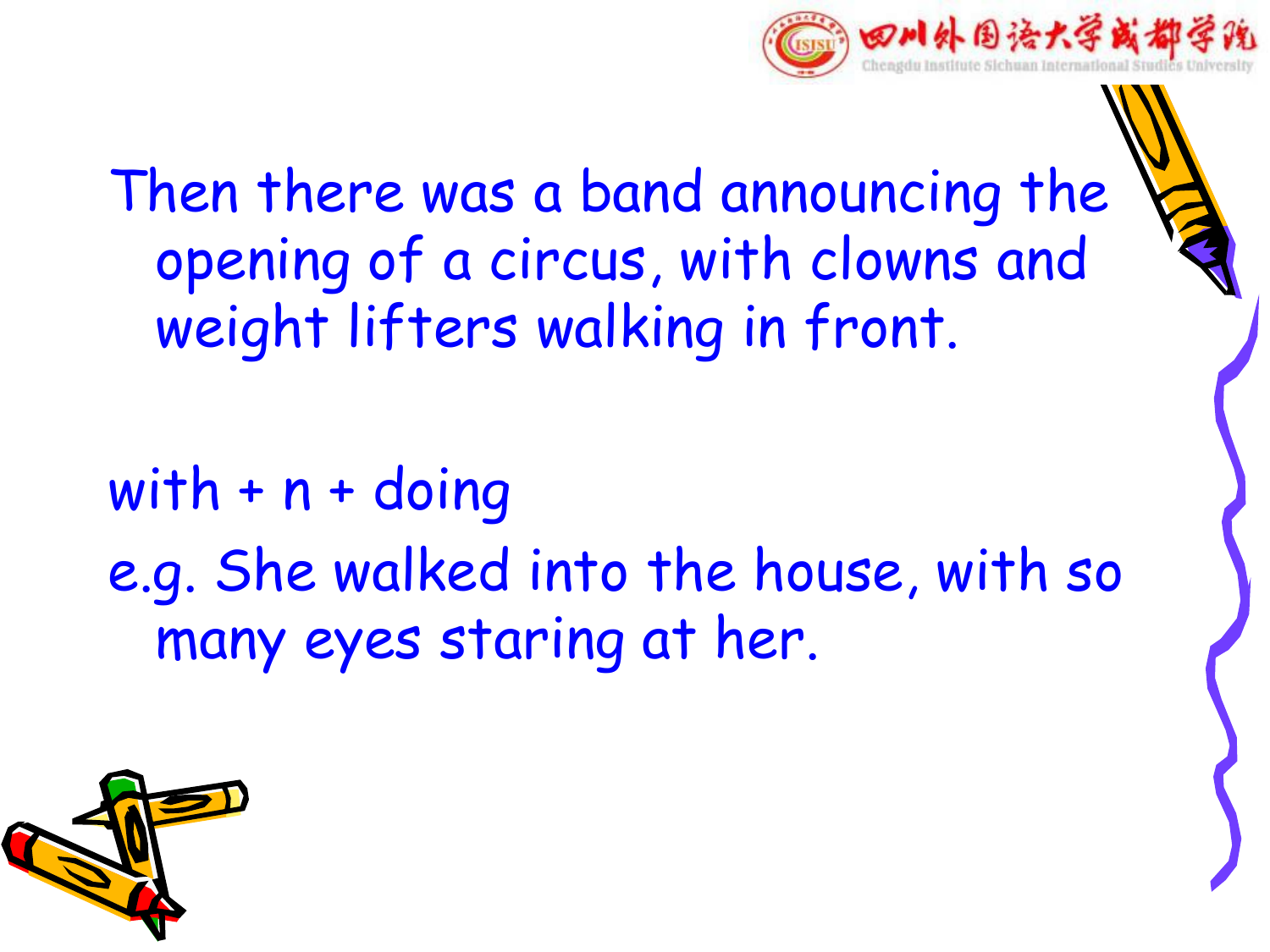

#### Extremely irritated, I wondered when I would be able to cross.

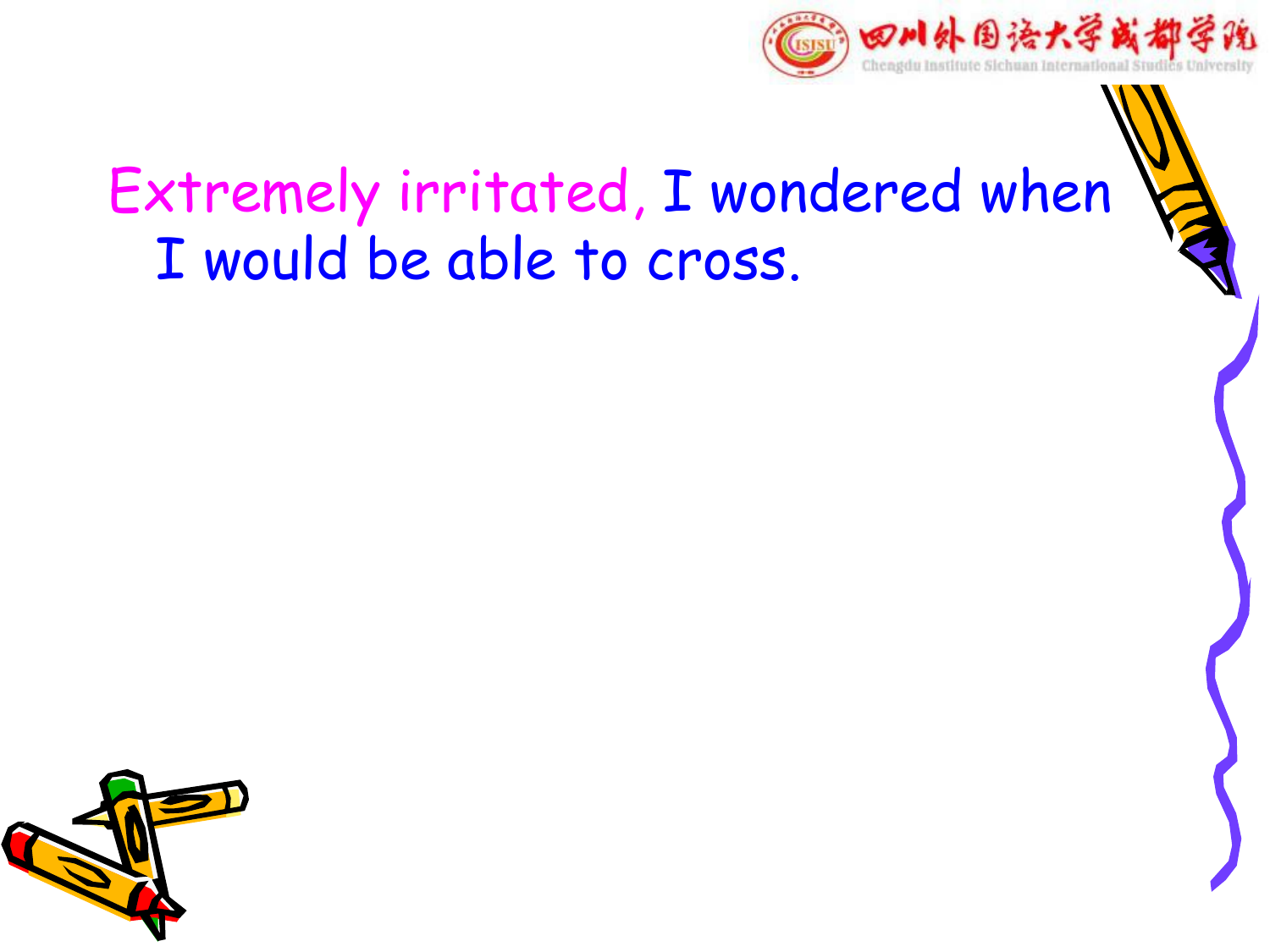- 四川外围治大学 • All night long he lay awake, the problem.
- Used for a long time, the book looks old.
- Shanghai is a city changing rapidly.
- Most of the people invited to the party were his old friends.
- I saw Tom entering the room.

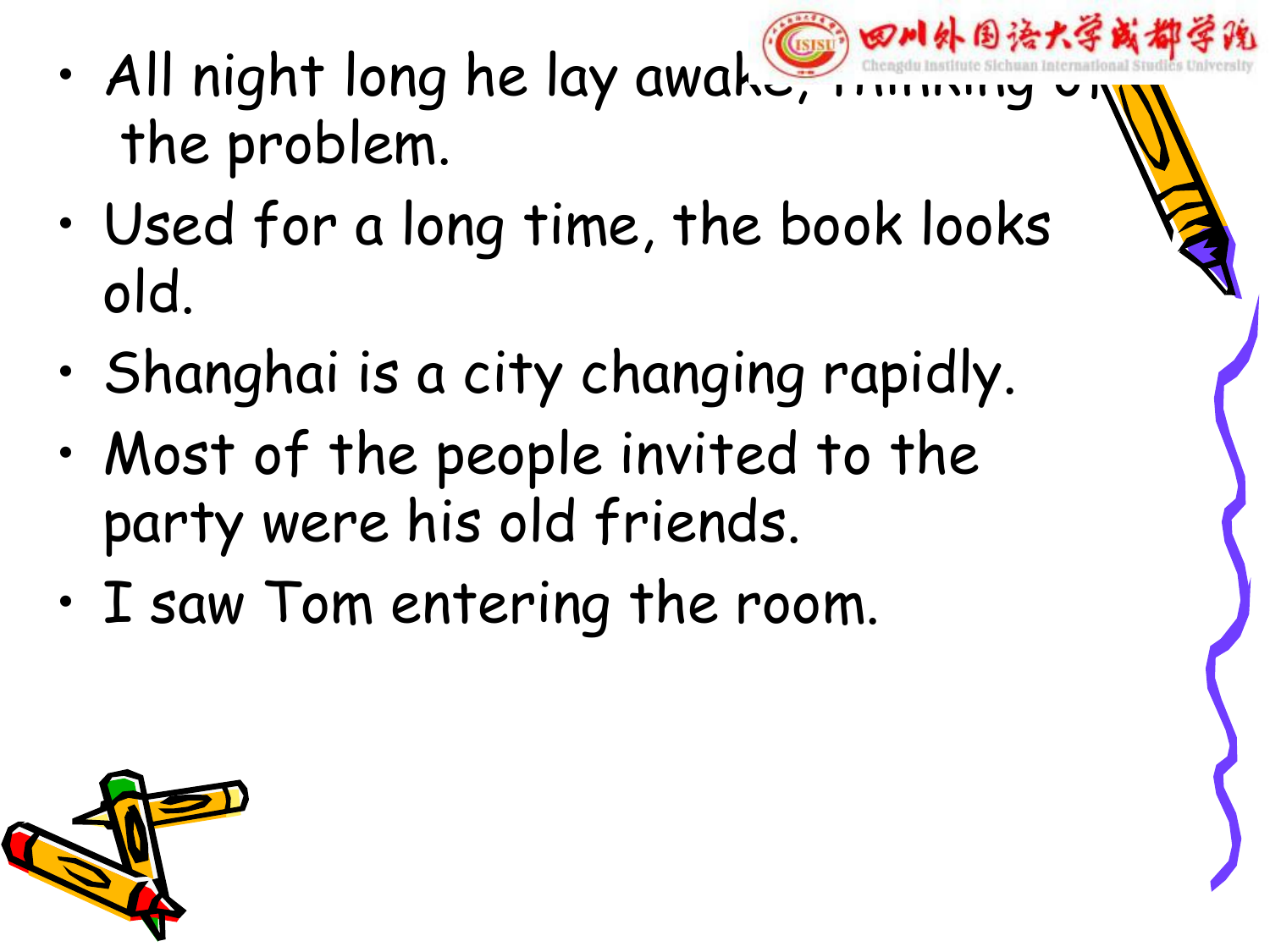

## Theme

 $\blacklozenge$  Time and tide wait for no man.

- $\blacklozenge$  There is nothing permanent in life but change.
- Elife is short and time is precious.
- ◆ Life is a dream. Do not take anything seriously.

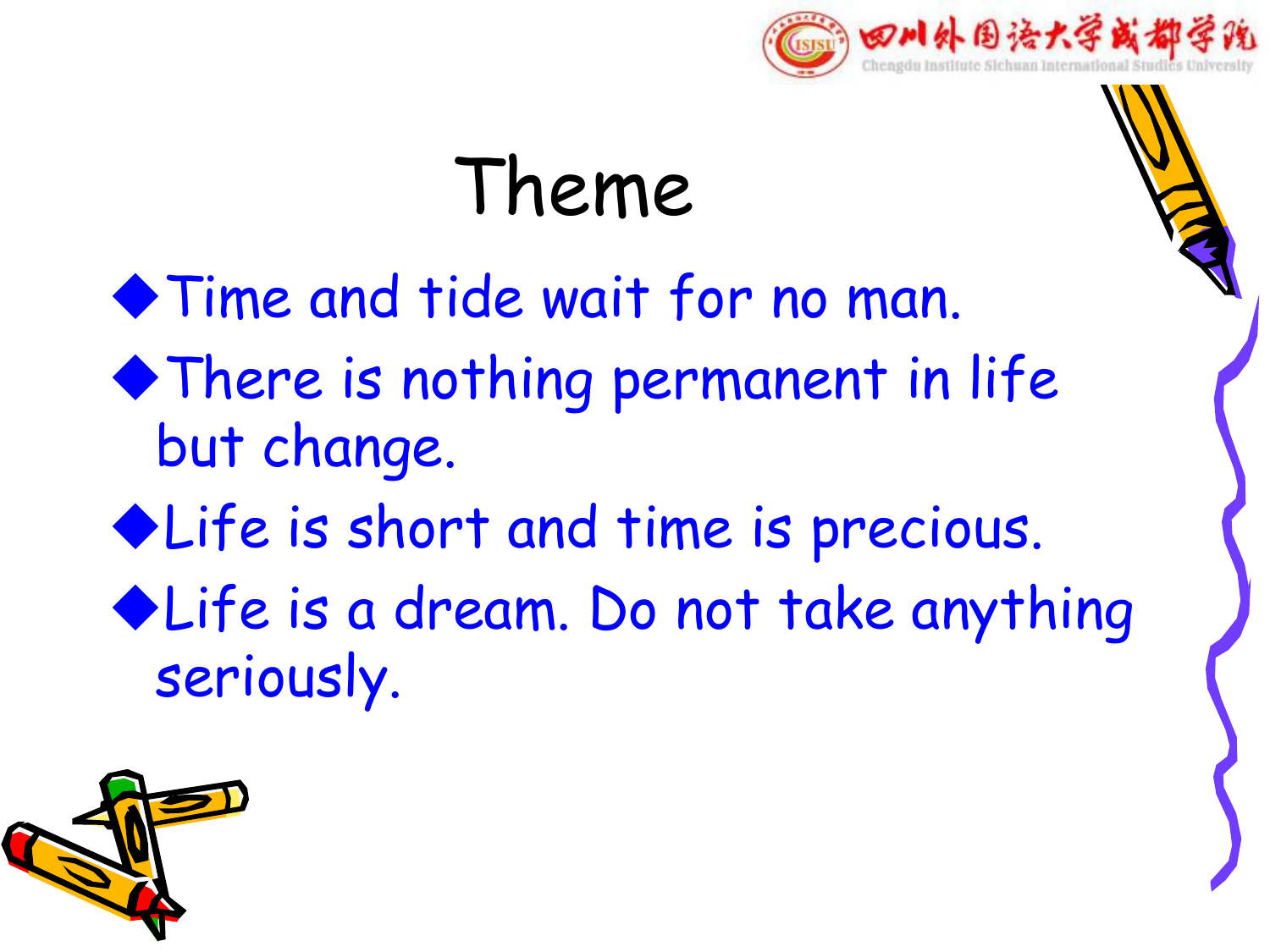- 4 Translate the following se **words and expressions taken from the text.**
- 1. 他们利用我们求助无门的困境把我们公司接管了。
- They **took advantage of** our helpless situation and **took over** our company.
- 2. 虽然我们面前仍有困难,但我肯定我们中国人有智 慧靠自己实现国家的和平统一。
- Although there are still difficulties ahead of us, I am sure that we Chinese people will have the wisdom to **bring abou**t the peaceful unification of our country **on our own**.
- 3. 只强调国内生产总值是错误的,它会引起很多严重 问题。

• It is wrong to put emphasis on **nothing but** GDP. It **Will** give rise to many serious problems.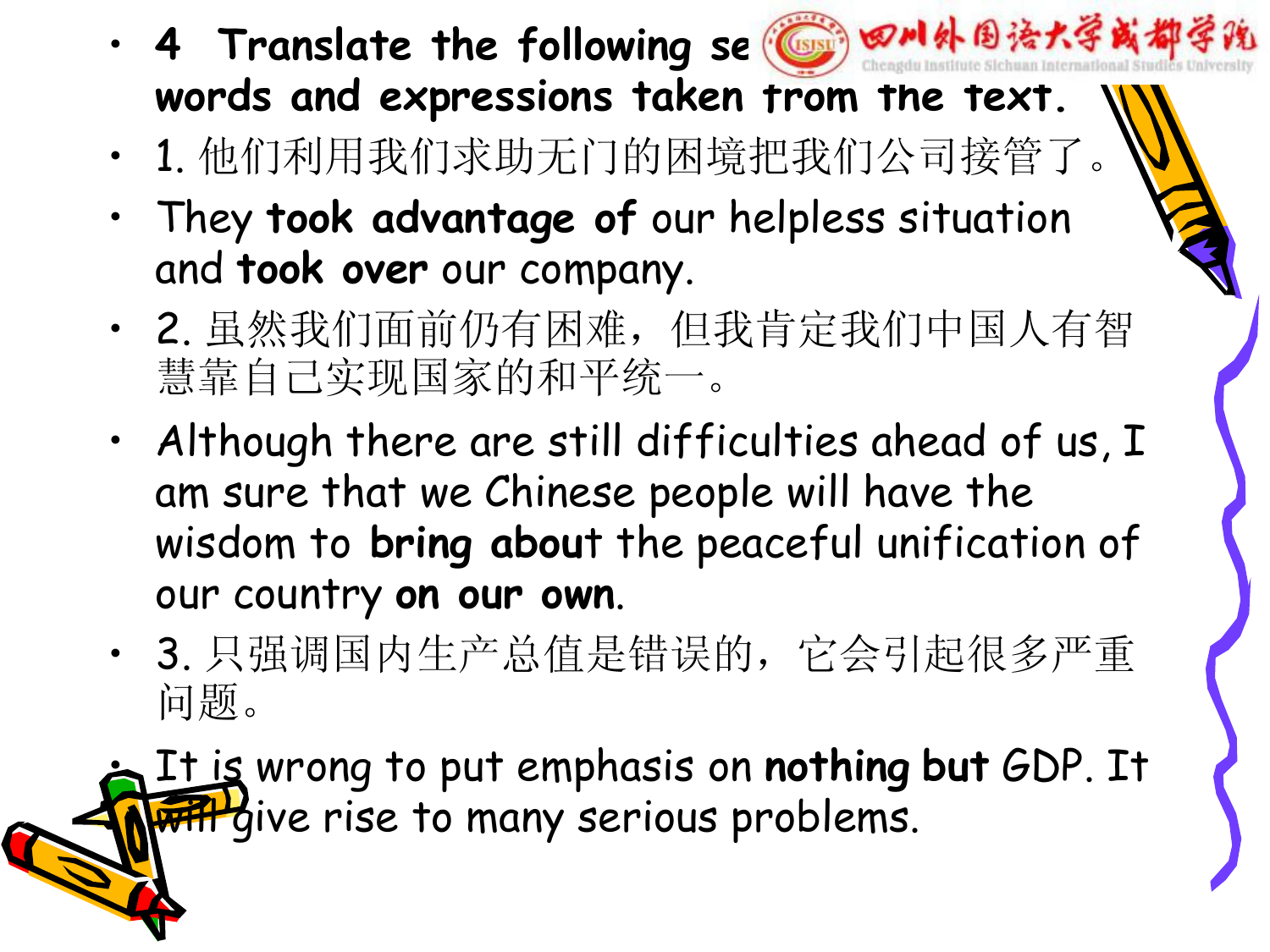- 4. 他喜欢炫耀他的财富, 但是这产高的四川外国语大学或都学院 仍然像躲避毒药那样躲避他。
- He loves to **show off** his wealth, but this is all **in vain**. People still avoid him as though he were poison.
- 5. 他不久就爱上了这个村子。他决心和村民一起把这 个地方变成一个花园。
- He soon **fell in love with** the village and was determined to make it a beautiful garden together with other villagers.
- 6. 我们必须花更多的钱来和全球气温上升作斗争。另 外,我认为我们还必须采用严厉的法律措施。这不只 是一个钱的问题。

• We must spend more money fighting against **global** warming. In addition, we must resort to tough laws. It is not just **a matter of** money.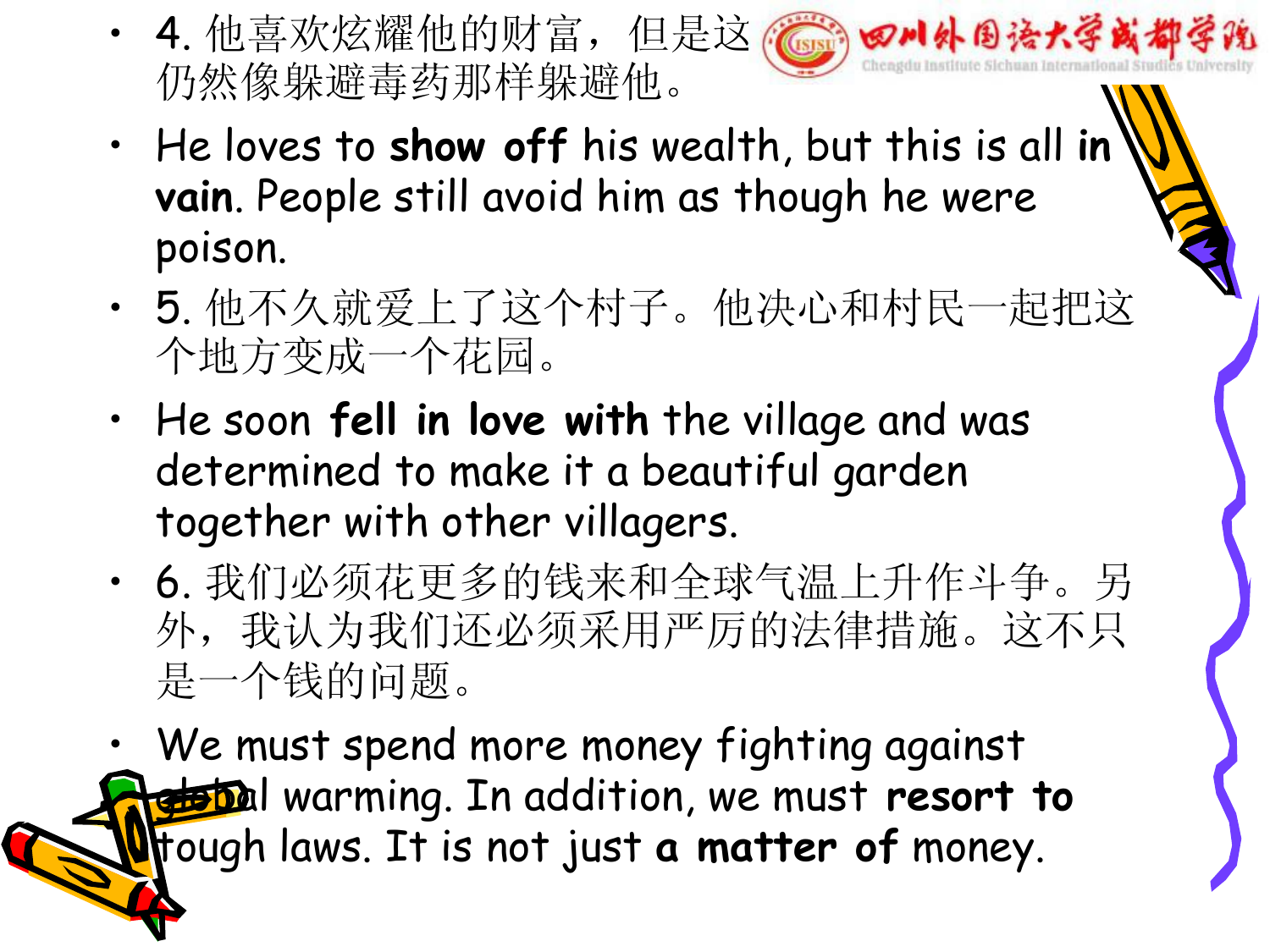- 7. 当警察到达学校的时候, 曾 8 8 4 6 法大学 还在一种茫然不知所措的状态。
- When the police arrive at the school, the students and the teachers were still **in a daze**.
- 8. 这个腐败的官员还在死死抓住他的权 力不放。他拒绝靠边站。
- This corrupt official was still **clinging to** his power. He refused to **step aside**.

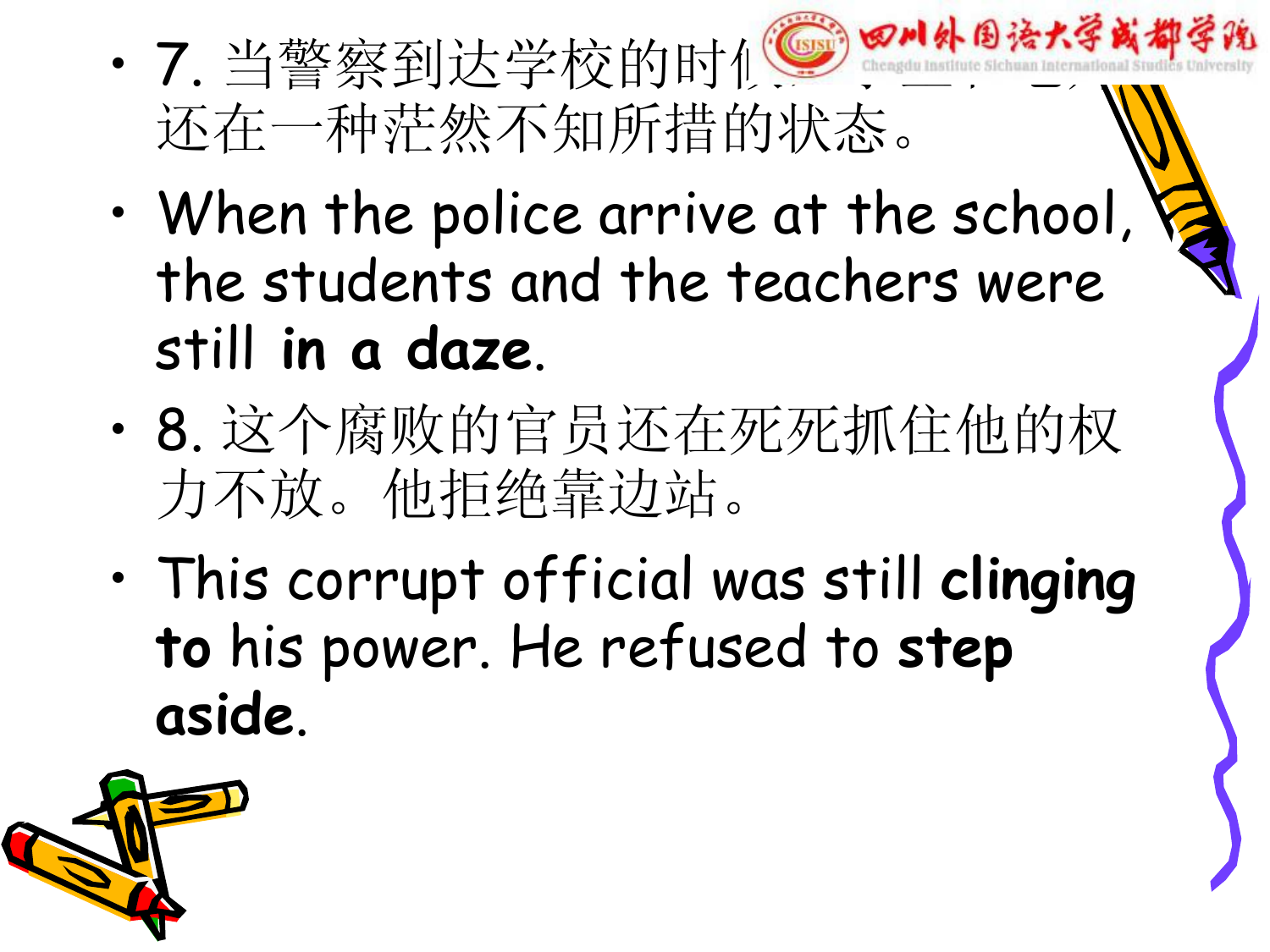

- 9. 当那个人最后进入视界时,我觉到 。不知道他怎么在这大雪中找到这个地方的。那时候
	- ,我放声大哭起来。
- When the man finally **came into view**, I found it was my father. I didn't know how he managed to find this place in the blinding snow. At that moment, I **burst into tears**.
- 10. 她不时地偷偷朝他张望。 她发现自己第一次这样 看一个年轻男子。
- She glanced at him **from time to time**. It was the first time in her life that she had found herself looking at a young like that.

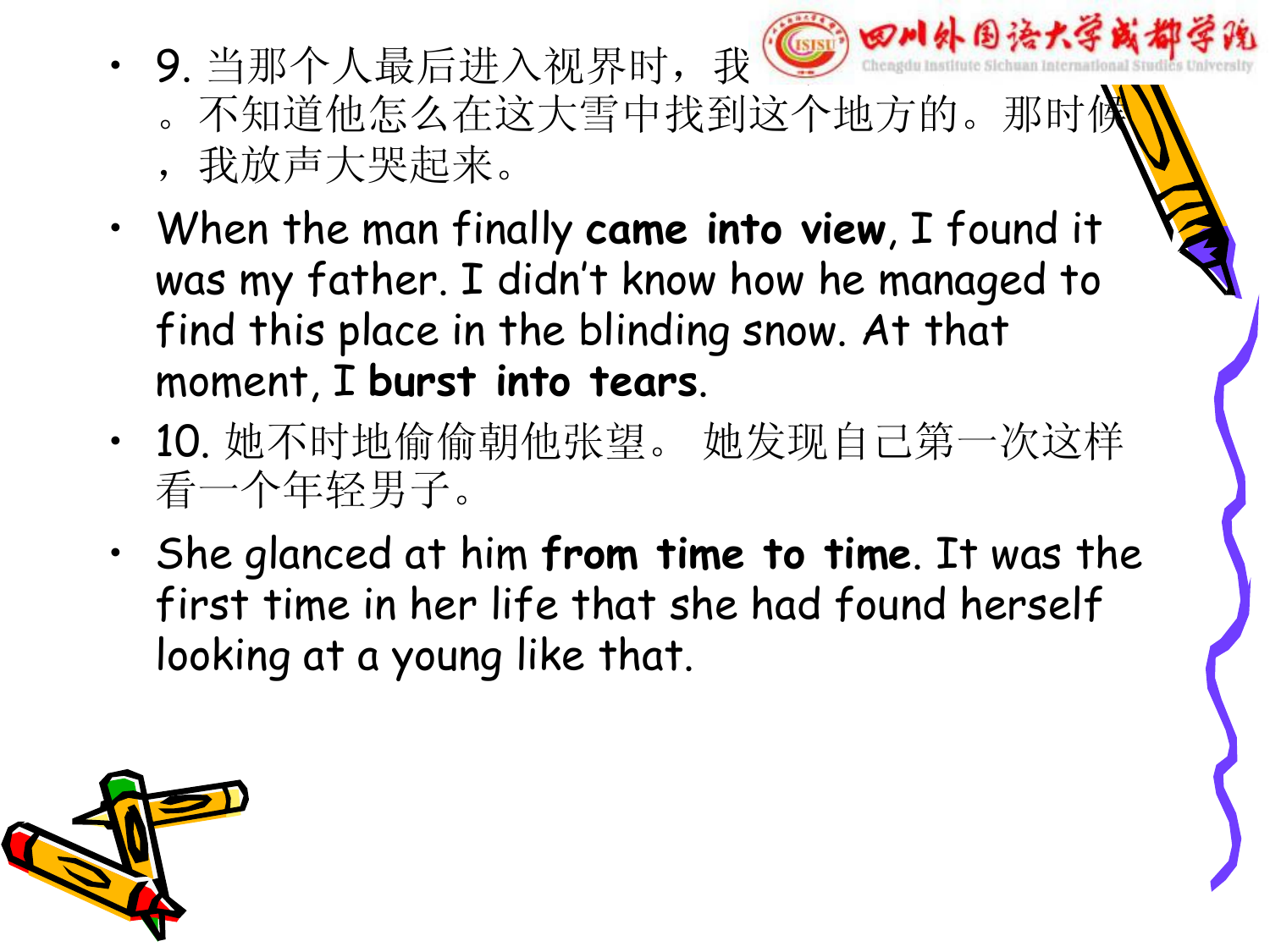- **4 Translate the following sentence <b>into** 田川外国语大学或都学院
	-
- 1. 上大学之前, 我没有想到大学生活如此丰富多彩。
- Before I came to/ entered college, I had never thought life at college would be so rich and interesting.
- 2. 出生于20世纪90年代的中国大学生大多数是独生子女。
- Most of the Chinese college students born in the 1990s are the only child of their families.
- 3.了解他的人都因为他出色的工作而钦佩他。
- All those who know him admire him for his hard work.
- 4. 我那天缺课了,因为我不知道课已提前到了周四。
- I missed the class because I didn't know it had moved up to Thursday.
- 5. 在某些国家, 超重的人会受到一定的惩罚。
- In some countries, those who are overweight will be punished one way or another.

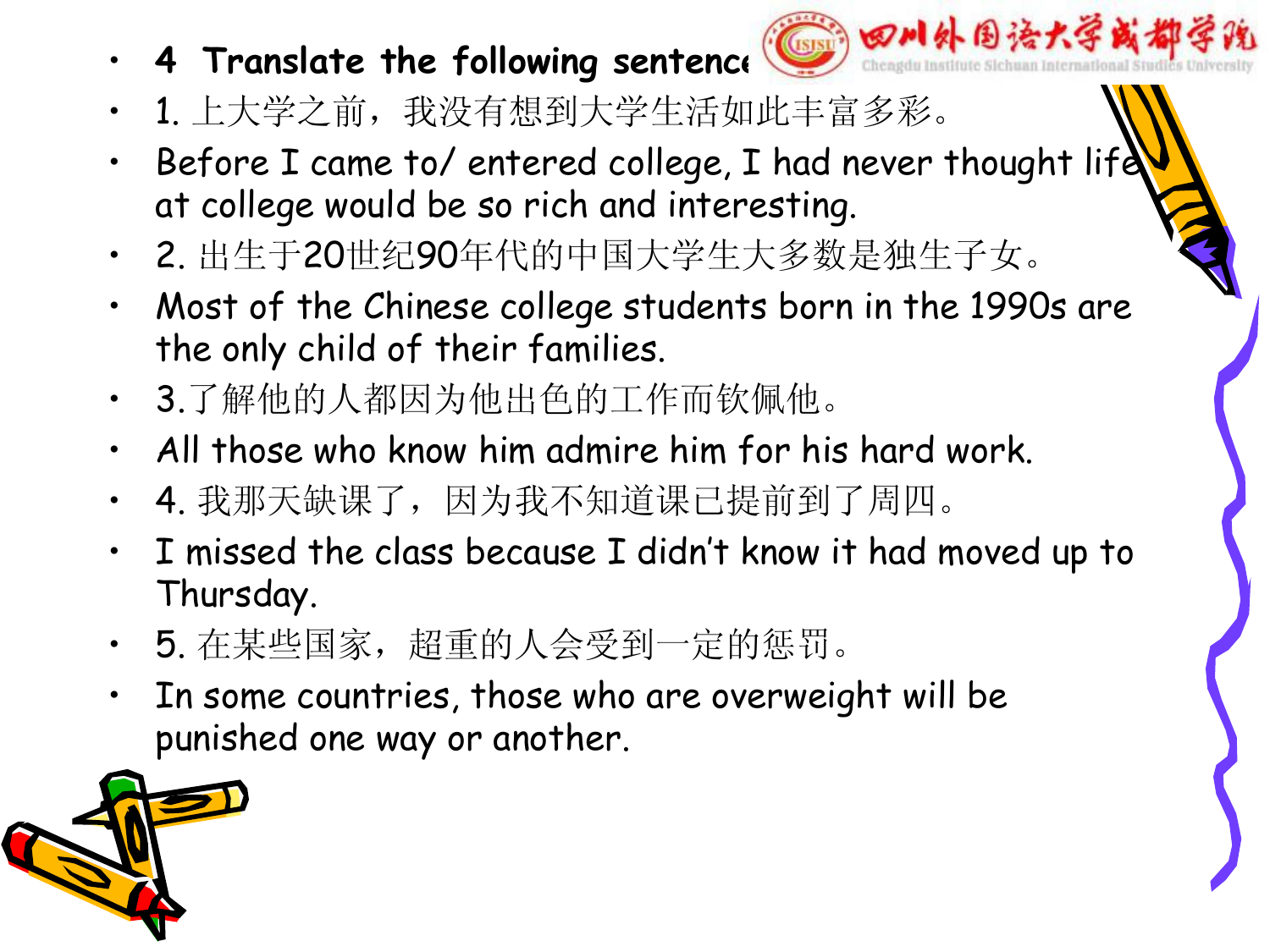6.在大火中失去家园的人们很快被安置 @ @ @ N 外 的论大学的



- Soon after the fire, those who had lost their homes were taken to a place of safety.
- 7. 再见面的时候,我们发现我们两人变化都很大。
- When we met again, we found we both had changed a lot.
- 8. 以李教授为首的专家们很快就会来帮助农民解决问题。
- A team of experts headed by Professor Li will soon come and help farmers solve their problems.
- 9.现在种着西红柿的那块地以往是荒地。
- The field planted with tomatoes used to be wasteland.
- 10.我们老师叫我们读像矛盾、巴金那样大师们写的作品。
- Our teacher told us to read books written by such masters as Mao Dun and BaJin.